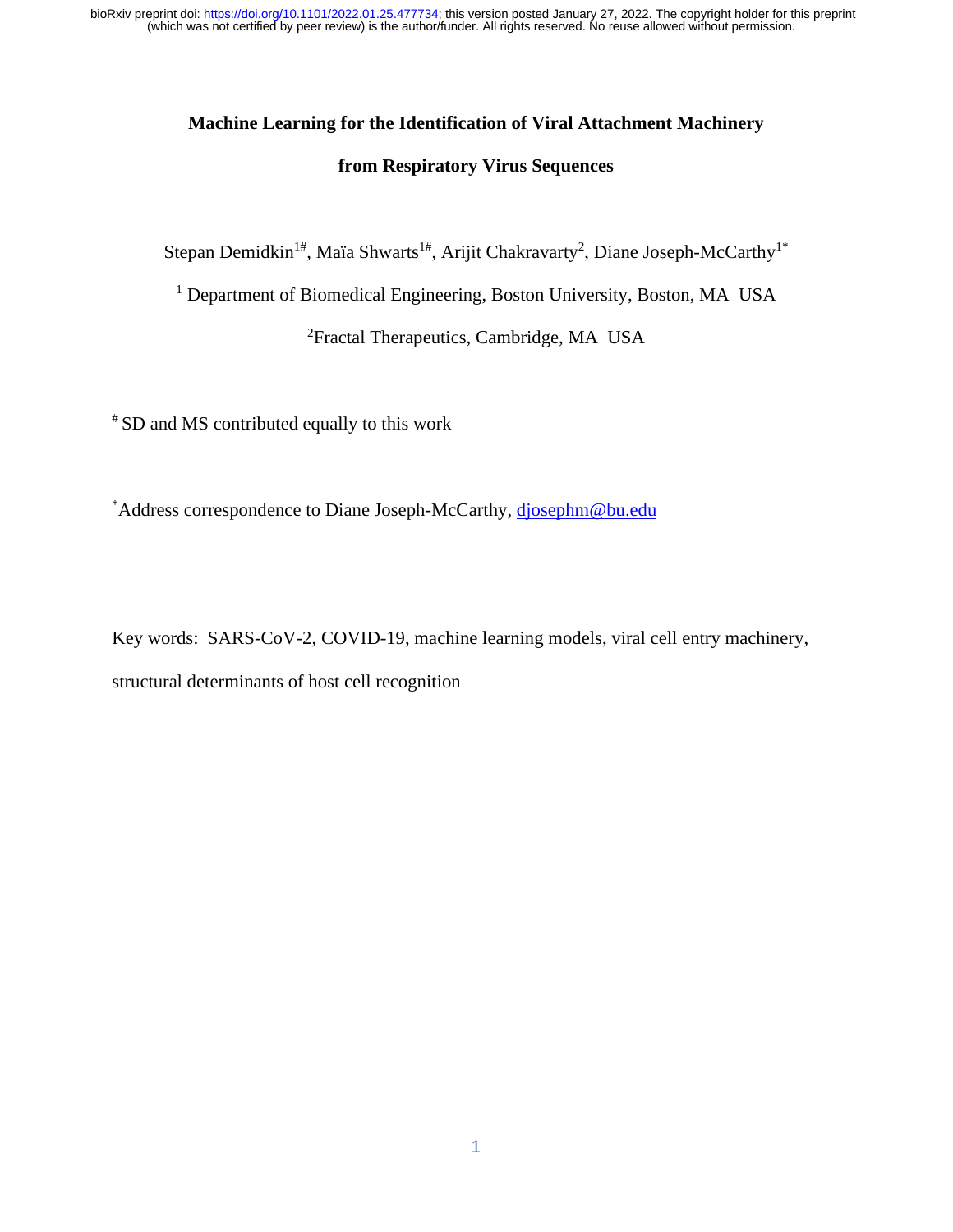#### **Abstract**

At the outset of an emergent viral respiratory pandemic, sequence data is among the first molecular information available. As viral attachment machinery is a key target for therapeutic and prophylactic interventions, rapid identification of viral "spike" proteins from sequence can significantly accelerate the development of medical countermeasures. For five families of respiratory viruses, covering the vast majority of airborne and droplet-transmitted diseases, host cell entry is mediated by the binding of viral surface glycoproteins that interact with a host cell receptor. In this report it is shown that sequence data for an unknown virus belonging to one of the five families above provides sufficient information to identify the protein(s) responsible for viral attachment and to permit an assignment of viral family. Random forest models that take as input a set of respiratory viral sequences can classify the protein as "spike" vs. non-spike based on predicted secondary structure elements alone (with 97.8 % correctly classified) or in combination with N-glycosylation related features (with 98.1 % correctly classified). In addition, a Random Forest model developed using the same dataset and only secondary structural elements was able to predict the respiratory virus family of each protein sequence correctly 89.0 % of the time. Models were validated through 10-fold cross-validation as well as bootstrapping. Surprisingly, we showed that secondary structural element and N-glycosylation features were sufficient for model generation. The ability to rapidly identify viral attachment machinery directly from sequence data holds the potential to accelerate the design of medical countermeasures for future pandemics.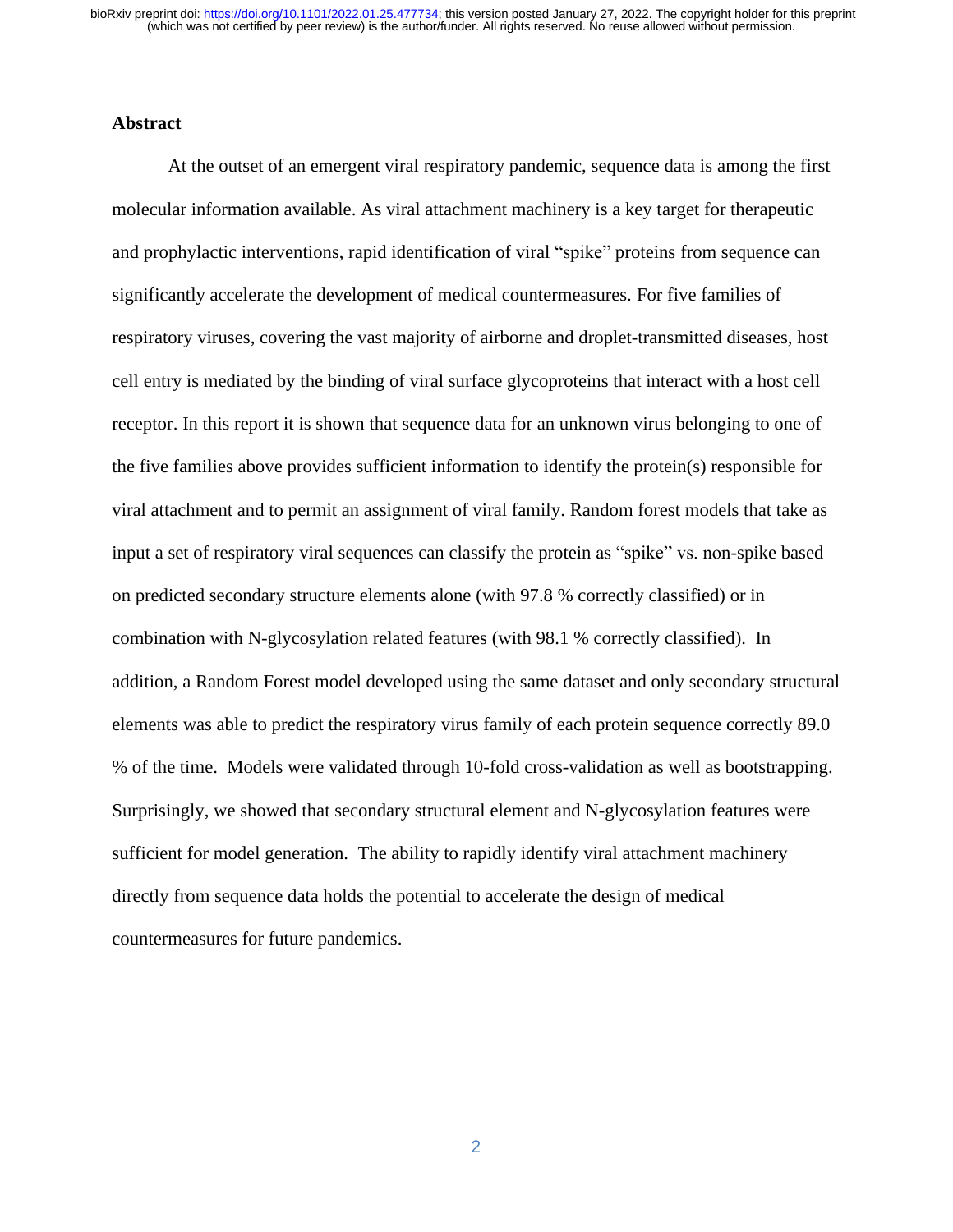#### **Introduction**

The COVID-19 pandemic has underscored the importance of an effective response for emerging viral pathogens that is focused on the rapid deployment of molecular testing and medical countermeasures. Our experiences with the current pandemic have highlighted the vulnerability of the global healthcare infrastructure to respiratory pathogens that, like SARS-CoV-2, are capable of long-range airborne spread via aerosolized particles [1]. In contrast to other pathogens, the window for effective intervention to avert a pandemic resulting from a newly emergent respiratory virus may be very short. Thus, the speed with which molecular diagnostics, therapeutics, and vaccines can be deployed are critical determinants of our ability to contain an outbreak.

The viral attachment machinery (the set of proteins responsible for host cell attachment and cell entry) has served as a historically important focus for the development of molecular tests (for example for influenza [2] and SARS-CoV-2 [3, 4]) as well as medical countermeasures such as vaccines [5-7]. Thus, the accurate and efficient identification of the viral attachment machinery is a critical first step in the design and deployment of biomedical countermeasures. It had been observed for coronaviruses in 2012 (pre-COVID-19) that the tertiary structure of the spike protein is not conserved but that the secondary structure topology is conserved [8]. It was subsequently also noted that the pattern of N-linked glycosylation is highly conserved and may play a role in immune evasion [9].

Automated function prediction (AFP) of novel proteins is a mature field (see [10-13] for reviews). A number of groups have used approaches that leverage structure-based homology, focusing either on the full three-dimensional (3D) protein structure, or on the identification of 3D structural motifs (see, for example, [14-17]). However, 3D structure alone is often insufficient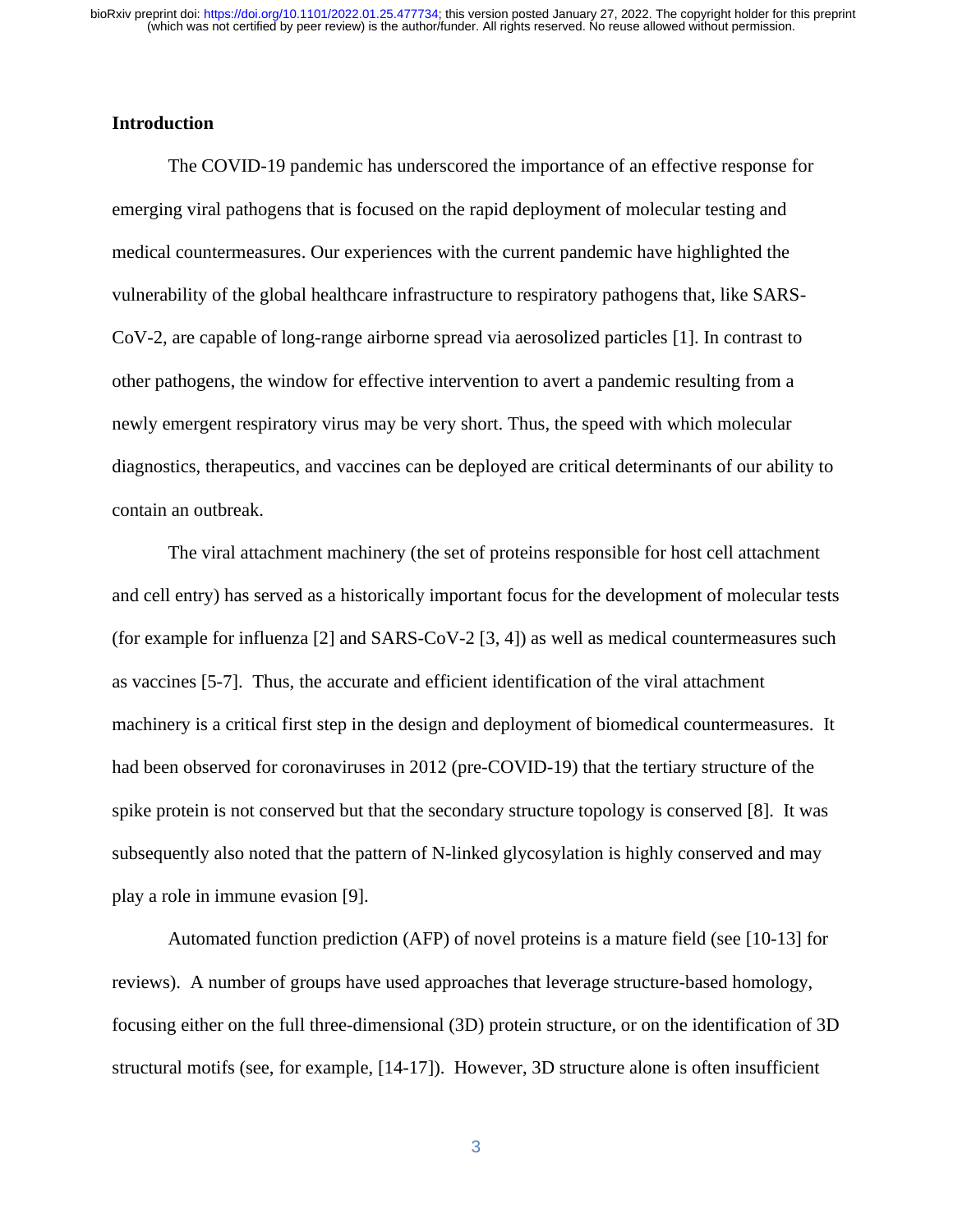for functional annotation, as proteins possessing similar global structures can perform very different biological functions (for example, [18]). Computational structural alignment methods, although first pioneered in the 1960s, typically have accuracies on the order of  $\sim$ 90% [19] and at least in the case of coronaviruses as described above the 3D structure is not conserved. Furthermore, 3D structural motifs for viral attachment proteins are often optimized for specifically for enzymes and are not readily able to identify viral attachment machinery. As an alternative, AFP from DNA sequences relies on sequence homology [20-22], or the identification of sequence motifs [23, 24]. A potential weakness of this approach is that novel viruses with low sequence homology to pre-existing pathogens may prove less tractable to homology-based approaches. As a further consideration, during the early days of an emerging pandemic, steps such as multiple sequence alignment, phylogeny reconstruction and 3D structure prediction can add weeks to the timeline for response. An accurate ML model may be able to pinpoint the target within seconds.

With respect to preparedness for potential future pandemics, tools that can aid in the rapid deployment of therapeutic and vaccine countermeasures are clearly needed. Specifically, for viral pathogens originating from the most prevalent respiratory virus families, which are key pathogens of concern, intervening at the localized emergence stage may prevent the transition to a full-blown pandemic. Based on the earlier cited observations, we hypothesized it may be possible to develop a machine learning (ML) model based on predicted secondary structure elements and N-glycosylation features alone capable of identifying viral attachment machinery (the "spike" protein or its equivalent) from an unknown respiratory virus sequence. More generally, we also sought to gain a further understanding of the structural features that may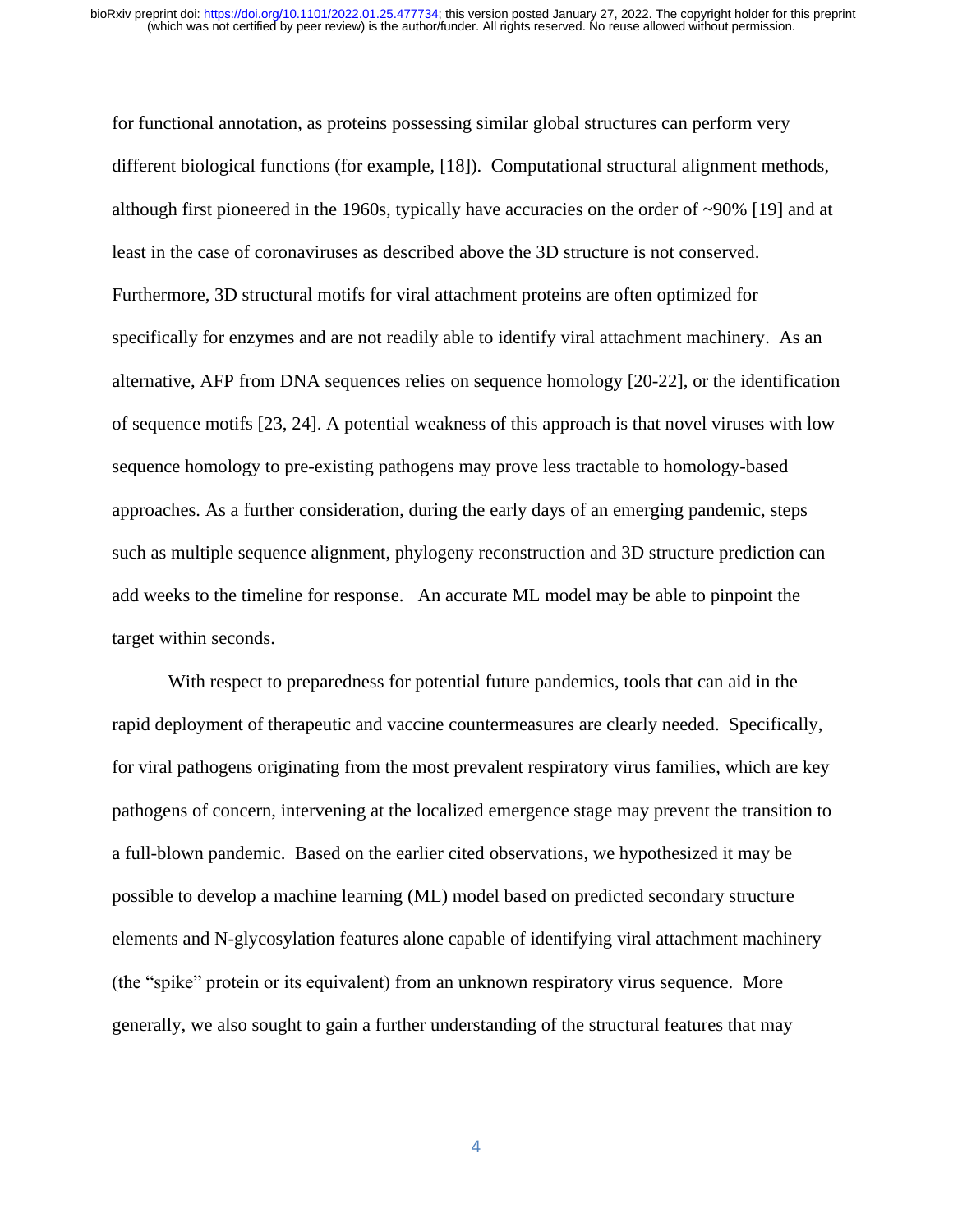distinguish viral attachment machinery proteins with a view toward elucidation of key structurefunction relationships.

#### **Methods**

*Virus families, viral sequences, and "spike" proteins:* Five families of respiratory viruses were included in this study: Coronaviridae, Paramyxoviridae, Pneumoviridae, Adenoviridae, and Orthomyxoviridae. Each of the viruses within these families has a protein responsible for viral attachment and host cell entry, which will be referred to herein as the "spike" protein (see Fig. 1A). For Coronaviruses, it is the Spike S Glycoprotein which is aptly named because it projects from the surface of the virion (Fig. 1B) as do the other "spike" proteins. Note that for Influenza Virus A within the Orthomyxoviridae family, we selected Hemagglutinin as the equivalent of the "spike" although Neuraminidase is a second antigenic determinant. A total of 39 sequences (ranging from 4 to 12 for each virus family) encoding 316 proteins were utilized (see Table 1). Specifically, we included 7 Coronaviridae sequences representing 7 viruses, 4 Paramyxoviridae sequences representing 4 viruses, 12 Pneumoviridae sequences representing 2 viruses, 8 Adenoviridae sequences representing 1 virus, and 8 Orthomyxoviridea sequences representing 1 virus.

*Prediction of secondary structural elements:* The Jpred4 [25] secondary structure prediction server was used to predict structural elements for each viral sequence in the dataset. Jpred4 is a server that hosts Jnet, a neural network secondary structure prediction algorithm trained with different representations of multiple sequence alignment profiles for the same sequences [26]. Each residue in a protein sequence is designated as H (helical), E (extended sheet), or other. Since Jpred4 predicts secondary structure on protein sequences up to 800 amino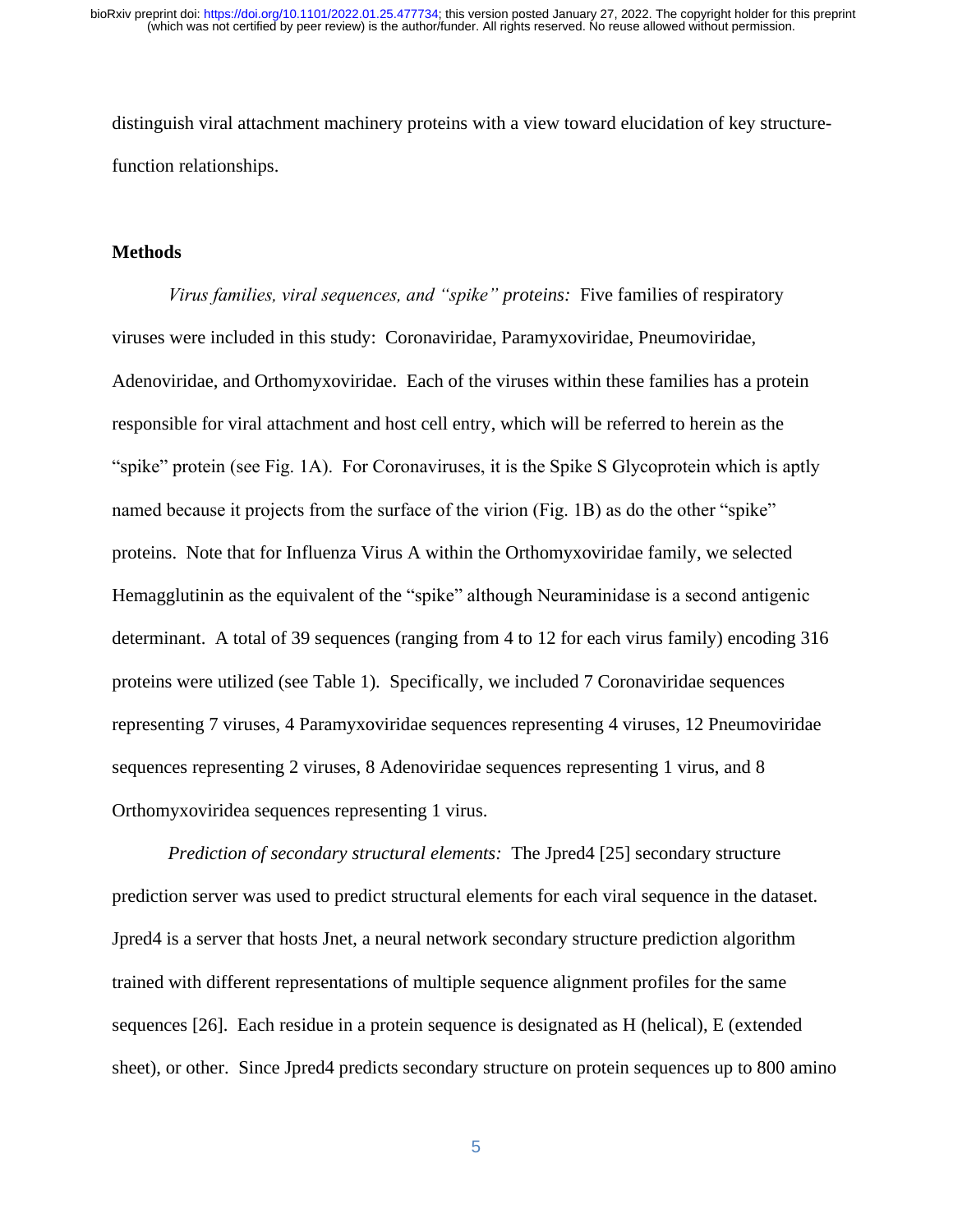acids in length, a script (Fig. S1) was written to break protein sequences into 800 residue segments and subsequently concatenated the results. For each protein, the script calculated protein length, % H, and % E, identified the longest helix and the longest sheet and calculated % longest H, and % longest E, where % longest H (E) is the length of the longest H (E) in the protein divided by the length of the protein. Finally, %helix, %sheet, %longest H, and %longest E is output.

*Prediction of N-glycosylation sites:* For the sequences described above, N-glycosylation sites were predicted for each protein using NetNGlyc [27, 28]. The NetNGlyc method uses artificial neural networks to predicts N-Glycosylation sites in proteins through analysis of the sequence context of Asn-Xaa-Ser/Thr sequons. FASTA format protein sequences were entered on the NetNGlyc 1.0 Server (https://services.healthtech.dtu.dk). Asparagines with overall positive score, denoted by '+', '++', '+++' and '++++' (each counted in their respective category), where '++++' indicates a prediction with highest confidence based on a combination of overall potential score and jury agreement amongst the nine neural networks utilized, were predicted to be glycosylated. The total number of glycosylation sites per protein (total N-sites) was the sum of the number of residues scored '+' or higher. The density was the total sites divided by the number of residues in the protein (as reported by NetNGlyc).

*Amino Acid Composition:* Protein sequences were obtained from nucleic acid sequences with Bioinformatics Toolbox in MATLAB version 2019b (MathWorks, 2021, Natick, MA, USA), and a letter frequency counter code was used to obtain the occurrence of each amino acid (AA) for each protein. The individual occurrences were divided by the corresponding protein amino acid length and multiplied by 100, giving %AA composition.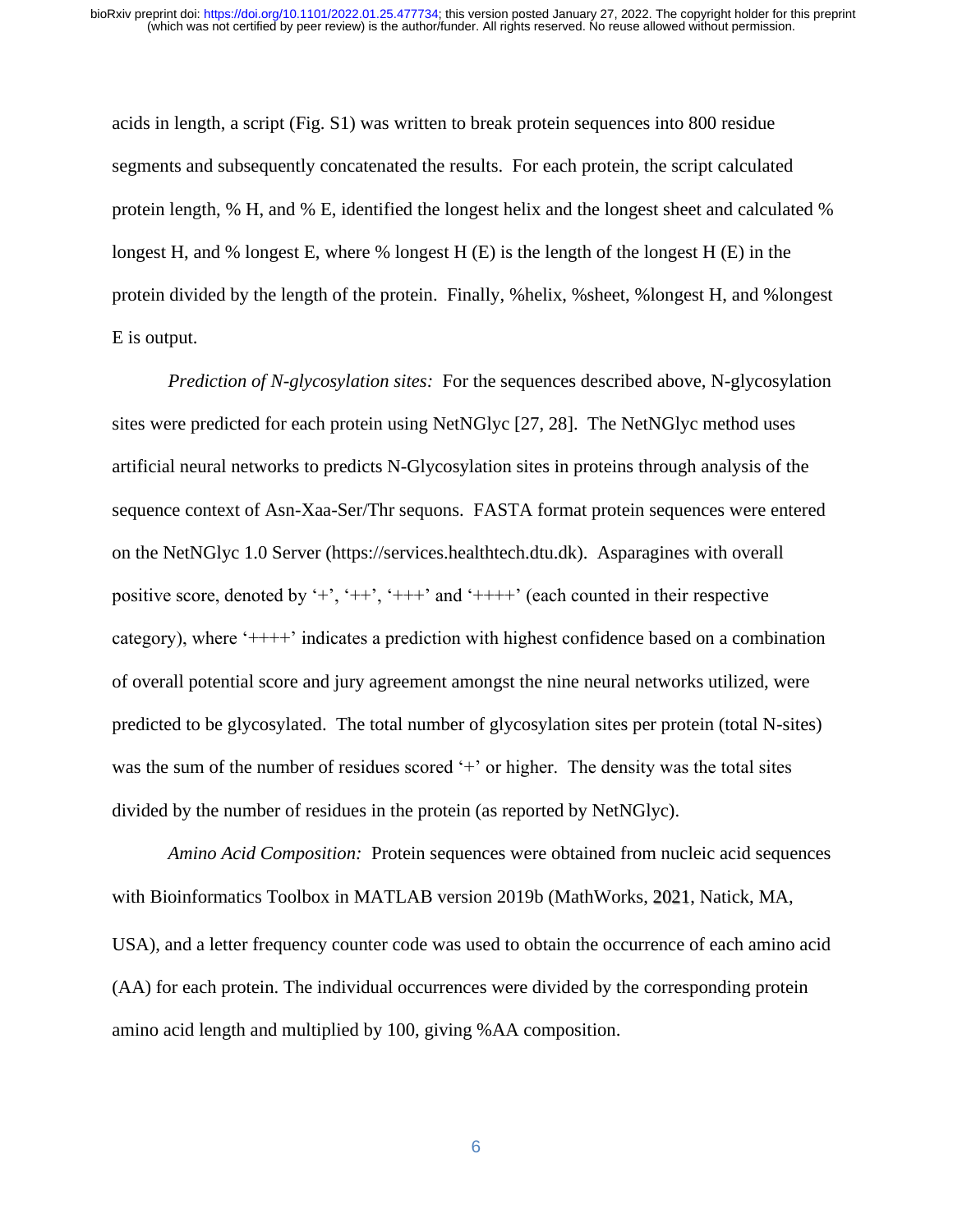*Statistical test of association*: Two-tailed t-tests for two independent samples were performed using XLSTAT v22.2.3 (Addinsoft, 2020 New York, USA) to assess the association of various features with spike vs. non-spike protein status. Features that showed a statistically significant association ( $p$ -value  $\leq$  0.05) between spike and non-spike groups and thereby rejected the null hypothesis were considered for inclusion in the ML models.

*Inputs vectors for ML models:* Feature vectors were generated for each of the 316 protein sequences to create the full dataset. For each protein, the following features were calculated as described above: total N-sites, density, %M, %N, %S, %sheet, %helix, %longest sheet, and %longest helix. The designation of spike or non-spike was also included.

*Random Forest model development:* Weka, an open-source software workbench for ML and data analysis [29], was utilized to develop Random Forest classifiers derived from the dataset described above. Random forest is a supervised ensemble learning method that generates a set of decision trees maximizing the separation of the classes that are sought to be discriminated [30, 31]. Subsets of the data were converted into ARFF format and uploaded to the Weka Explorer version 3.8.4 to generate specific Random Forest models (see Table S1). For each Random Forest model, a ZeroR model was also generated. Ten-fold cross-validation was utilized with both algorithms. The statistical significance of each model result was assessed by performing a Fisher's exact test [32].

*Bootstrapping:* Bootstrapping datasets were generated using the random sampling with replacement command in MATLAB version 2019b (MathWorks, 2021, Natick, MA, USA). For each model being investigated, 1000 such datasets were generated and saved as CSV files. The CSV files were converted to ARFF format using a modified csv-to-arff Python routine (obtained from github.com/anaavila). For the 50-50 balanced bootstrapping tests, for each dataset, 50% of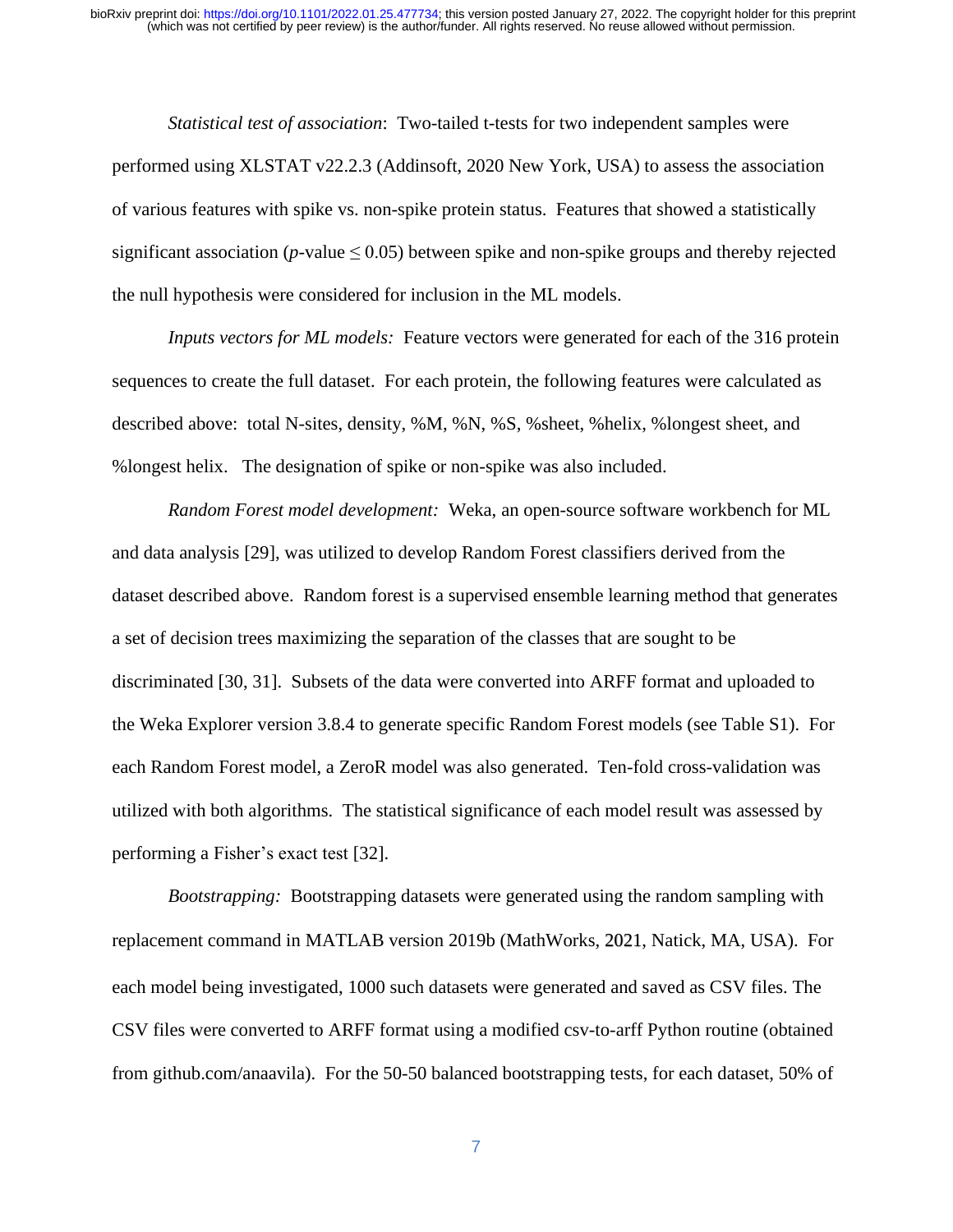the feature vectors were for proteins designated as spike and the other 50% were for those designated as non-spike.

#### **Results and Discussion**

To examine the feasibility of using a machine learning model trained on viral sequences, data set was assembled consisting of 316 protein sequences for 39 respiratory viruses from five virus families, with each protein classified as "spike" (viral attachment machinery) or non-spike. Next, the associations between various features and the classification of "spike" vs. non-spike for the coronaviruses in the dataset were examined to look for signals indicating that certain feature types may help to differentiate "spike" vs. non-spike.

It has previously been shown that across coronaviruses, prior to the emergence of SARS-CoV-2, the tertiary structure of the spike protein is not conserved but the connectivity of secondary structure elements is [8]. As evidenced in Fig. 1A, the tertiary structure of the "spike" protein is clearly not conserved across different respiratory families. For the coronavirus sequences, two-tailed t-tests were performed looking at the association of %helix, %sheet, %longest sheet, %longest helix, respectively, with spike vs. non-spike status. A statistically significant association was observed for %sheet ( $p$ -value = 0.001), whereas none was for %helix (*p*-value = 0.087), %longest helix (*p*-value = 0.083) and %longest sheet (*p*-value = 0.208). The %longest helix was examined because when predicted secondary structure topology was examined across the SARS-CoV-2 sequence (NC\_045512.2) the spike region appeared to have more longer helical segments than the other regions of the sequence; %longest sheet was added for completeness.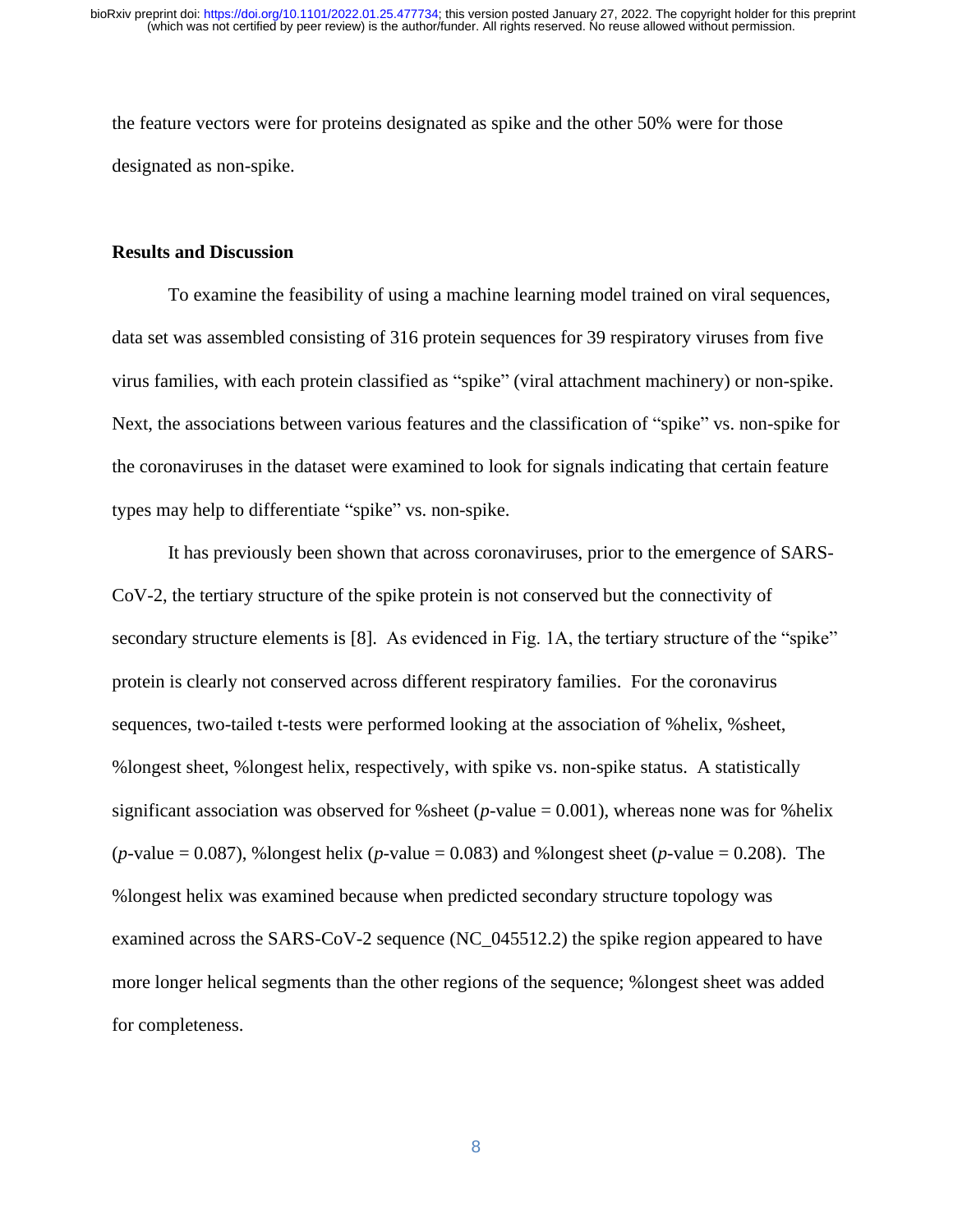The pattern of N-linked glycosylation of the spike protein is highly conserved (ref) and may play a role in immune evasion [9, 33]. Again, for the coronavirus sequences, t-tests were performed examining the correlation of total N-sites and density, respectively, for spike vs. nonspike. A significant statistical difference was found for the total N-sites (*p*-value < 0.0001) and density ( $p$ -value = 0.010). The %AA was also examined over the coronaviruses dataset to determine if there were significant differences in amino acid composition for spike vs. non-spike. Of the 20 %AAs, a significant difference was observed for %N (*p*-value = 0.008), %S (*p*-value = 0.030), and %M (*p*-value = 0.032).

Based on these preliminary findings, we developed Random Forest machine learning classifiers with a feature vector that consisted of glycosylation, amino acid composition, and secondary structure element related features. To place these results in context, we compared classifier accuracy in each case to the ZeroR Scores for the same dataset. The ZeroR, which consists of a simple classification rule which simply predicts the majority category (class), provides a benchmark for classification performance. We also performed a test of association between the predicted and actual classes, using Fisher's Exact Test (ref).

Our first set of Random Forest models were developed based on the coronavirus dataset (see Table S1). All but one classified the proteins correctly 100% of the time with a ZeroR Score of 86.8% and Fisher's Exact Test of 0.006. A comparison of these five models suggests that only total N-sites and density may contribute significantly to the models. The other model (**A.1**) involving only secondary structure—%sheet, %helix, %longest sheet, %longest helix—yielded 96.2% correctly classified; that same set of features was then used to develop a model separately for each of the other four virus families. For each of these models the % correctly classified ranged from 96.2% to 100% with a sensitivity ranging from 0.86 to 1.0, and a specificity ranging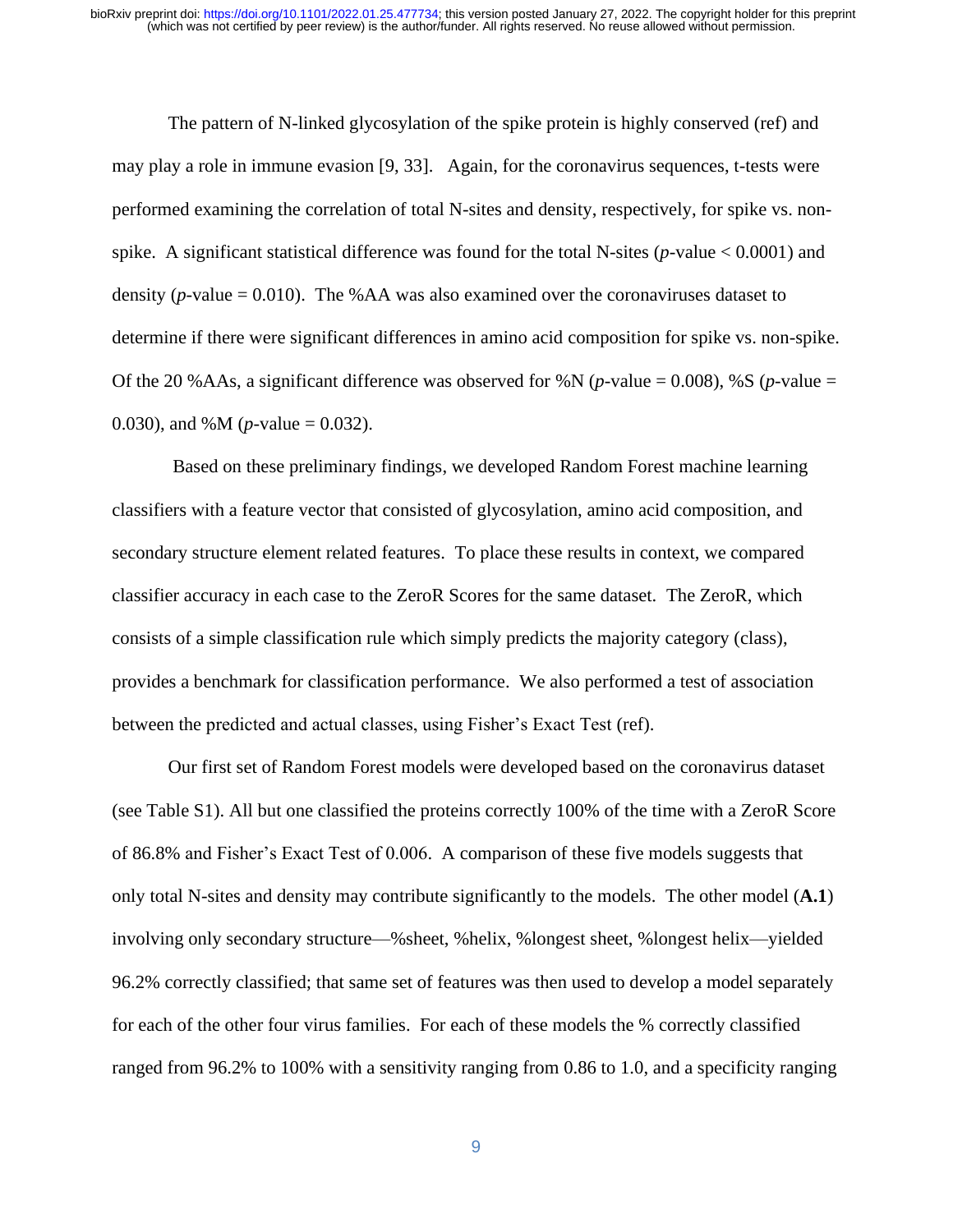from 0.98 to 1.0. To place these results in context, the ZeroR Scores for these datasets ranged from 86.8% to 88.5%. For each of the classifiers, there was a strong association between the actual classes and the class predicted by the Random Forest, with *p*-values ranging from 0.004 to 0.065. Models based on combining total N-sites, density, %sheet, %helix, and % longest helix were also generated for each virus family (**B.1**), respectively; in this case, the % correctly classified ranged from 93.5% to 100% (compared with ZeroR Scores from 86.5% to 87.5%), and Fisher's exact test *p*-values ranging from 0.004 to 0.238. These two feature sets (associated with the A.1 and B.1 models, respectively) were then used to create cross respiratory virus family models (**A** and **B**, respectively) using the full dataset, yielding %correctly classified of 97.8% and 98.1%, respectively. A cross virus family model not including secondary structure elements (**C**) yielded significantly poorer results with a % correctly classified of 92%.These data taken together point to the robustness of the models overall.

Cross virus family models **A** and **B** are described in detail in Table 2. As a crosscheck against overfitting, we carried out bootstrapping with 1000 datasets, using resampling with replacement to generate synthetic datasets with 316 data points each. For each dataset, we built a new Random Forest model using 10-fold cross validation and evaluated its accuracy. Ninety-five percent of the Random Forest models built for the bootstrapped datasets showed an accuracy of greater than 98%, indicating that the models were in fact not overfitted to the original dataset. For model **A**, the mean and upper confidence intervals of the %correctly classified at the 95% level were 98.86% and 98.90%; while for model **B**, they were 98.82% and 98.86%.

Next, bootstrapping was performed with 1000 datasets that were 50-50 balanced for "spike" vs. non-spike to eliminate the possibility that the accuracy of the models could be due to the fact that non-spike was overrepresented in the database (although obviously the proportion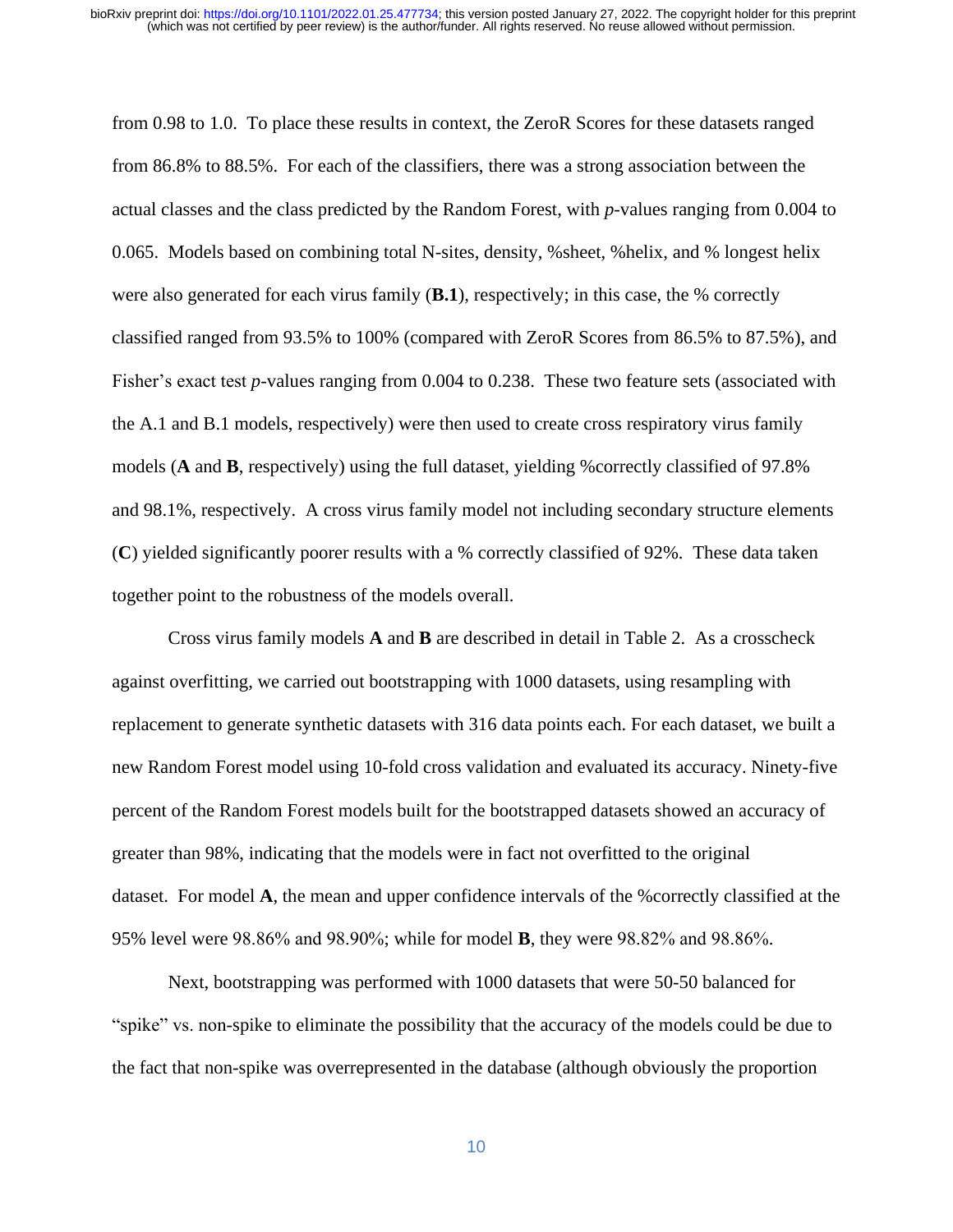"spike" vs. non-spike is reflective of distribution). In this 50-50 balanced bootstrapping exercise, each dataset was comprised of 158 "spike" and 158 non-spike proteins, randomly sampled with replacement. In the balanced case, for model **A**, the mean and upper confidence intervals of the %correctly classified at the 95% level were 98.89% and 98.92%; while for model **B**, they were 99.68% and 99.84% (Table S2). This can be compared against the ZeroR score of 50% that is expected in a 50-50 balanced dataset. Thus, models **A** and **B** can successfully differentiate "spike" from non-spike respiratory virus sequence without specifying the viral family.

Finally, the capability of a ML model to identify the virus family from the sequence using the same feature vectors was explored. The Random Forest model generated was 86% accurate in predicting the virus family (see Table 2). This result is particularly impressive given that the ZeroR baseline performance indicator was only 22.36%.

In summary, the models developed by us in this work can correctly identify viral "spike" proteins from viruses (within the five viral families examined here) within seconds. The ability to utilize ML models to predict the protein responsible for cell entry (the "spike") from a viral sequence as well as to predict the virus family of a novel viral sequence may in the future expedite the development of biomedical interventions for respiratory pandemics. In addition, the predictiveness of the models points to the underlying importance of secondary structure and Nglycosylation in viral host cell recognition.

#### **Acknowledgments**

We would like to thank the Boston University College of Engineering STARS program for support for SD and MS.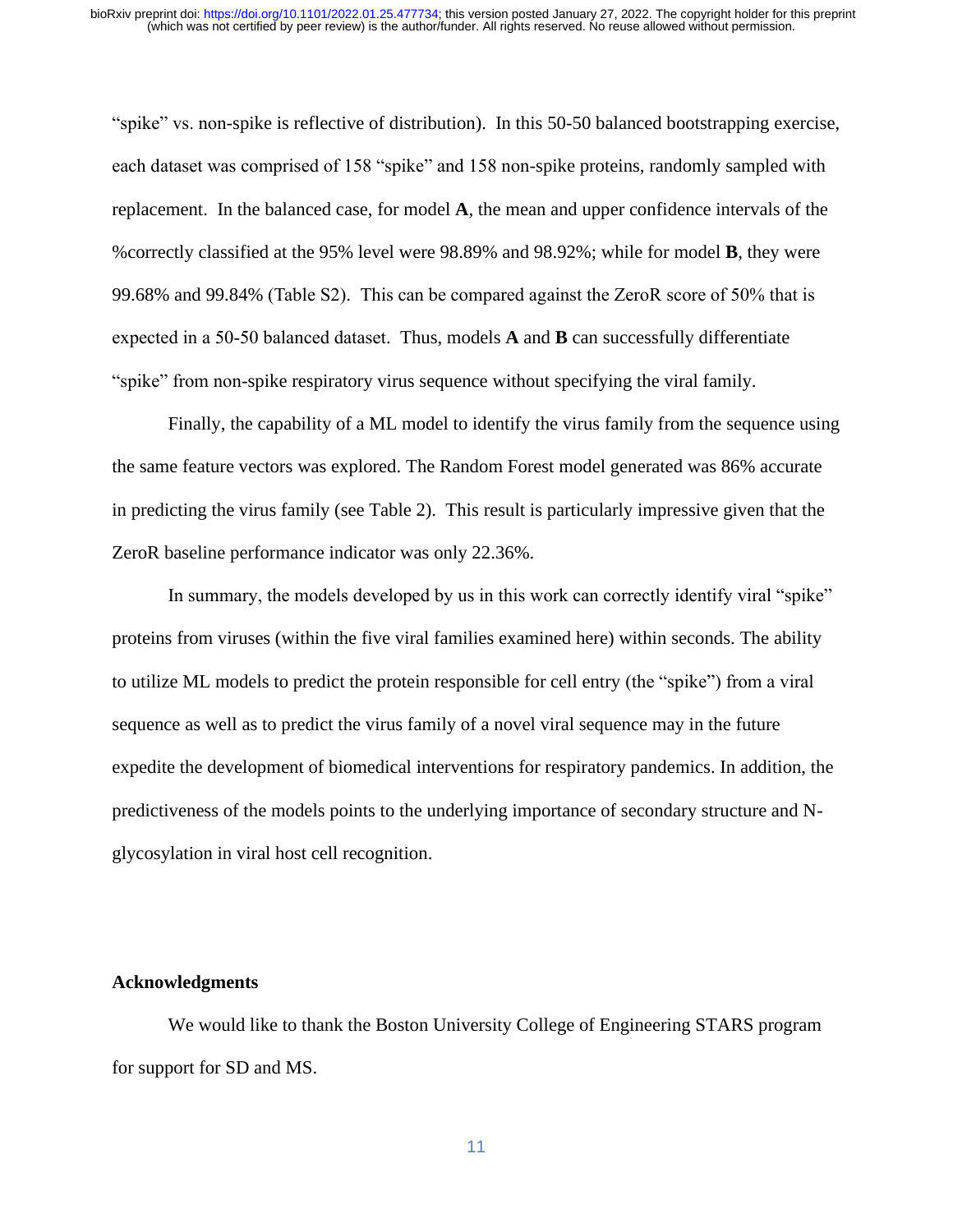### **References**

- 1. Greenhalgh, T., et al., *Ten scientific reasons in support of airborne transmission of SARS-CoV-2.* Lancet, 2021. **397**(10285): p. 1603-1605.
- 2. Ravina, et al., *A changing trend in diagnostic methods of Influenza A (H3N2) virus in human: a review.* 3 Biotech, 2021. **11**(2): p. 87.
- 3. Thomas, E., S. Delabat, and D.M. Andrews, *Diagnostic Testing for SARS-CoV-2 Infection.* Curr Hepatol Rep, 2021: p. 1-9.
- 4. Benda, A., et al., *COVID-19 Testing and Diagnostics: A Review of Commercialized Technologies for Cost, Convenience and Quality of Tests.* Sensors (Basel), 2021. **21**(19).
- 5. Almehdi, A.M., et al., *SARS-CoV-2 spike protein: pathogenesis, vaccines, and potential therapies.* Infection, 2021. **49**(5): p. 855-876.
- 6. Jin, D., J. Wei, and J. Sun, *Analysis of the molecular mechanism of SARS-CoV-2 antibodies.* Biochem Biophys Res Commun, 2021. **566**: p. 45-52.
- 7. Zieneldien, T., et al., *COVID-19 Vaccines: Current Conditions and Future Prospects.* Biology (Basel), 2021. **10**(10).
- 8. Li, F., *Evidence for a common evolutionary origin of coronavirus spike protein receptorbinding subunits.* J Virol, 2012. **86**(5): p. 2856-8.
- 9. Watanabe, Y., et al., *Site-specific glycan analysis of the SARS-CoV-2 spike.* Science, 2020. **369**(6501): p. 330-333.
- 10. Sleator, R.D. and P. Walsh, *An overview of in silico protein function prediction.* Arch Microbiol, 2010. **192**(3): p. 151-5.
- 11. Grant, M.A., *Integrating computational protein function prediction into drug discovery initiatives.* Drug Dev Res, 2011. **72**: p. 4-16.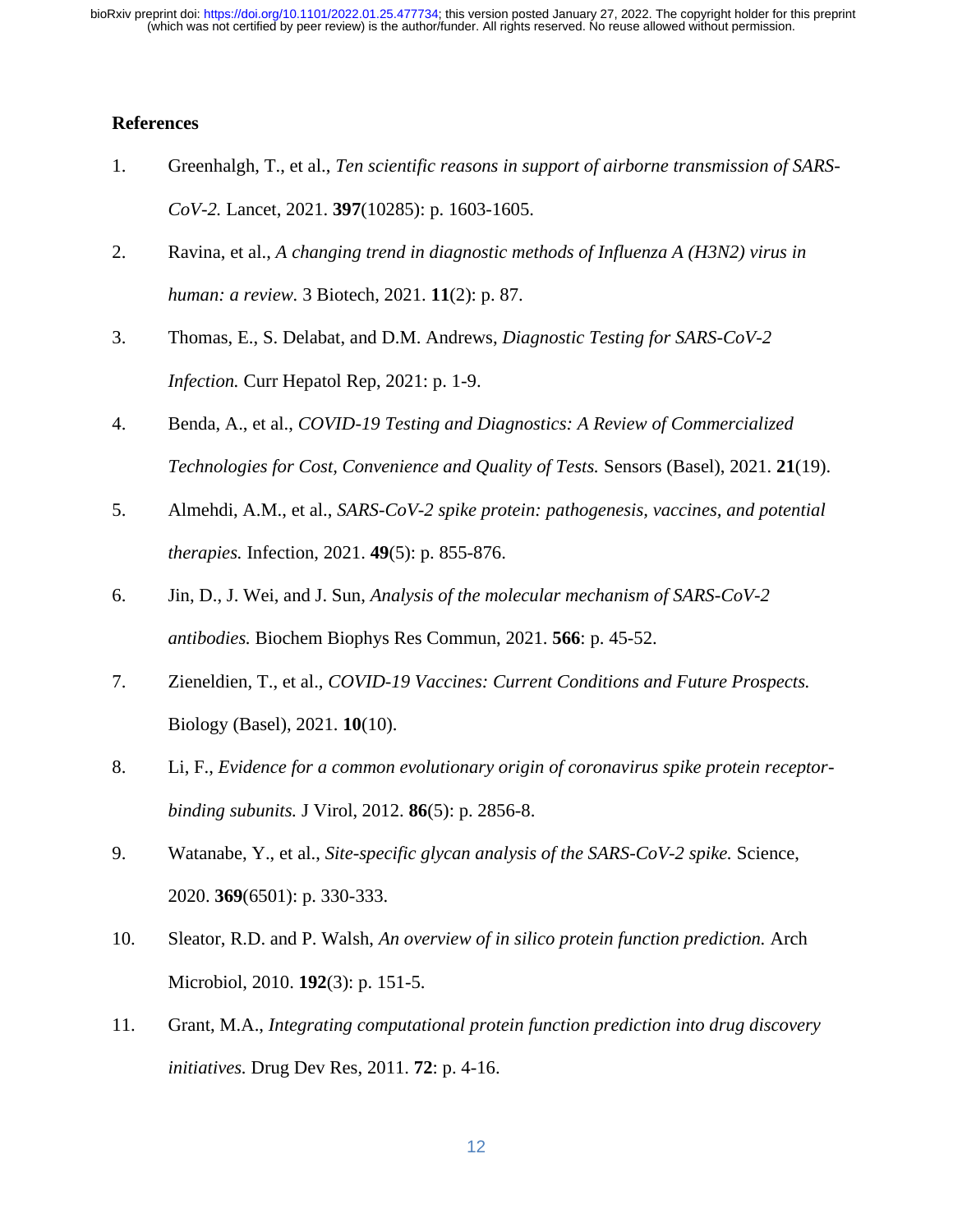- 12. Cruz, L.M., et al., *Protein Function Prediction.* Methods Mol Biol, 2017. **1654**: p. 55-75.
- 13. Loewenstein, Y., et al., *Protein function annotation by homology-based inference.* Genome Biol, 2009. **10**(2): p. 207.
- 14. Aloy, P., et al., *Automated structure-based prediction of functional sites in proteins: applications to assessing the validity of inheriting protein function from homology in genome annotation and to protein docking.* J Mol Biol, 2001. **311**(2): p. 395-408.
- 15. Gligorijevic, V., et al., *Structure-based protein function prediction using graph convolutional networks.* Nat Commun, 2021. **12**(1): p. 3168.
- 16. Li, S., et al., *A fast protein binding site comparison algorithm for proteome-wide protein function prediction and drug repurposing.* Proteins, 2021. **89**(11): p. 1541-1556.
- 17. Piovesan, D. and S.C.E. Tosatto, *INGA 2.0: improving protein function prediction for the dark proteome.* Nucleic Acids Res, 2019. **47**(W1): p. W373-W378.
- 18. Nagano, N., C.A. Orengo, and J.M. Thornton, *One fold with many functions: the evolutionary relationships between TIM barrel families based on their sequences, structures and functions.* J Mol Biol, 2002. **321**(5): p. 741-65.
- 19. Naeem, A., et al., *The accuracy of protein structure alignment servers.* Electronic Journal of Biotechnology, 2016. **20**: p. 9-13.
- 20. Chitale, M., et al., *ESG: extended similarity group method for automated protein function prediction.* Bioinformatics, 2009. **25**(14): p. 1739-45.
- 21. Jain, A. and D. Kihara, *Phylo-PFP: improved automated protein function prediction using phylogenetic distance of distantly related sequences.* Bioinformatics, 2019. **35**(5): p. 753-759.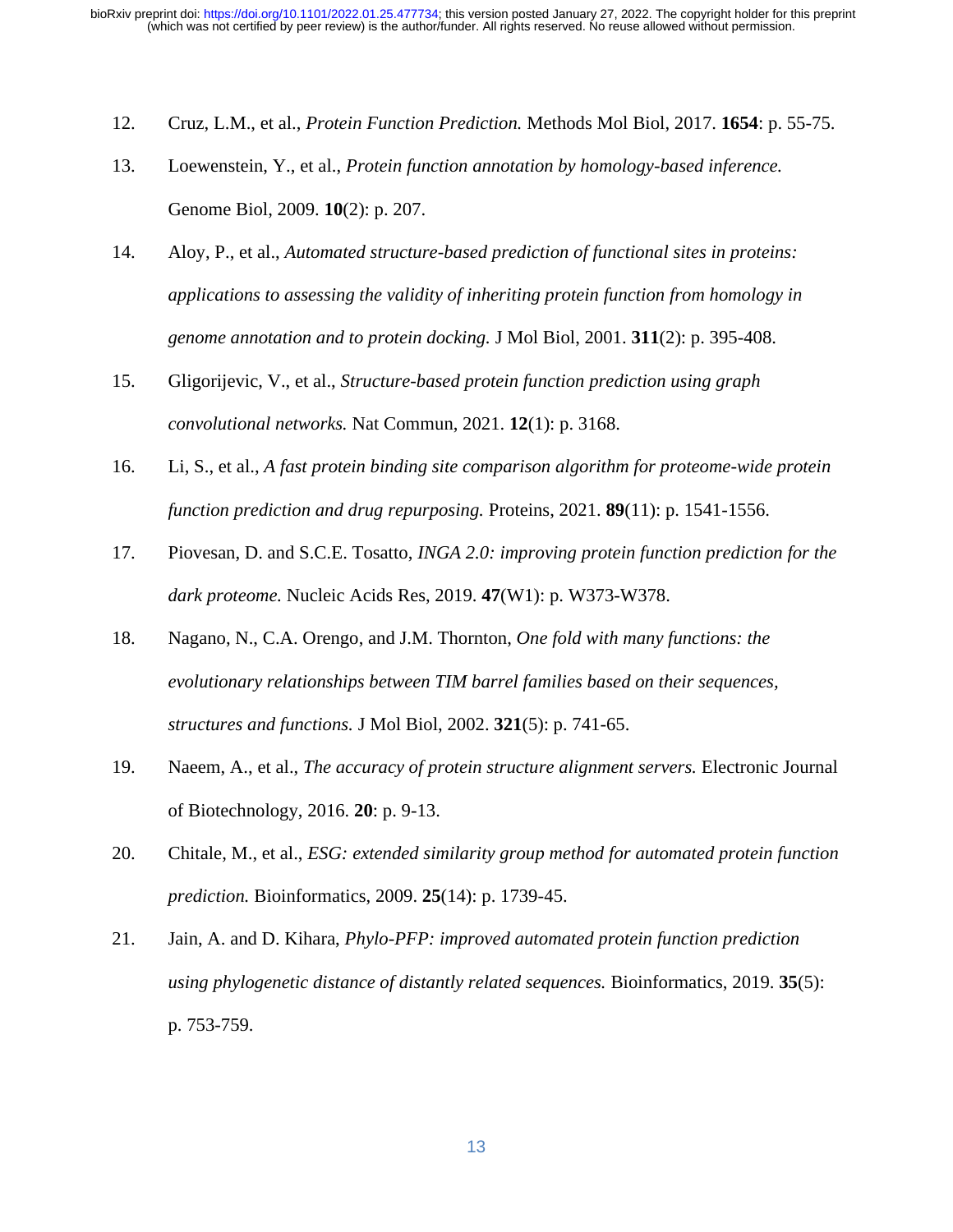- 22. Martin, D.M., M. Berriman, and G.J. Barton, *GOtcha: a new method for prediction of protein function assessed by the annotation of seven genomes.* BMC Bioinformatics, 2004. **5**: p. 178.
- 23. Cozzetto, D., et al., *Protein function prediction by massive integration of evolutionary analyses and multiple data sources.* BMC Bioinformatics, 2013. **14 Suppl 3**: p. S1.
- 24. You, R., et al., *GOLabeler: improving sequence-based large-scale protein function prediction by learning to rank.* Bioinformatics, 2018. **34**(14): p. 2465-2473.
- 25. Drozdetskiy, A., et al., *JPred4: a protein secondary structure prediction server.* Nucleic Acids Res, 2015. **43**(W1): p. W389-94.
- 26. Cuff, J.A. and G.J. Barton, *Application of multiple sequence alignment profiles to improve protein secondary structure prediction.* Proteins, 2000. **40**(3): p. 502-11.
- 27. Blom, N., et al., *Prediction of post-translational glycosylation and phosphorylation of proteins from the amino acid sequence.* Proteomics, 2004. **4**(6): p. 1633-49.
- 28. Gupta, R. and S. Brunak, *Prediction of glycosylation across the human proteome and the correlation to protein function.* Pac Symp Biocomput, 2002: p. 310-22.
- 29. Frank, E., Hall, M.A., Witten, I.H., *The WEKA Workbench*, in *Data Mining: Practical Machine Learning Tools and Techniques*, I.H. Witten, Frank, E., Hall, M.A., Pal, C.J., Editor. 2016, Morgan Kaufmann: Burlington, MA USA.
- 30. Ho, T.K., *The random subspace method for constructing decision forests.* IEEE transactions on pattern analysis and machine intelligence, 1998. **20**(8): p. 832--844.
- 31. Tin Kam, H., *Random decision forests.* 1995. **1**: p. 278--282 vol.1.
- 32. Fisher, R.A., *On the interpretation of χ2 from contingency tables, and the calculation of P.* Journal of the Royal Statistical Society, 1922. **85**(1): p. 87–94.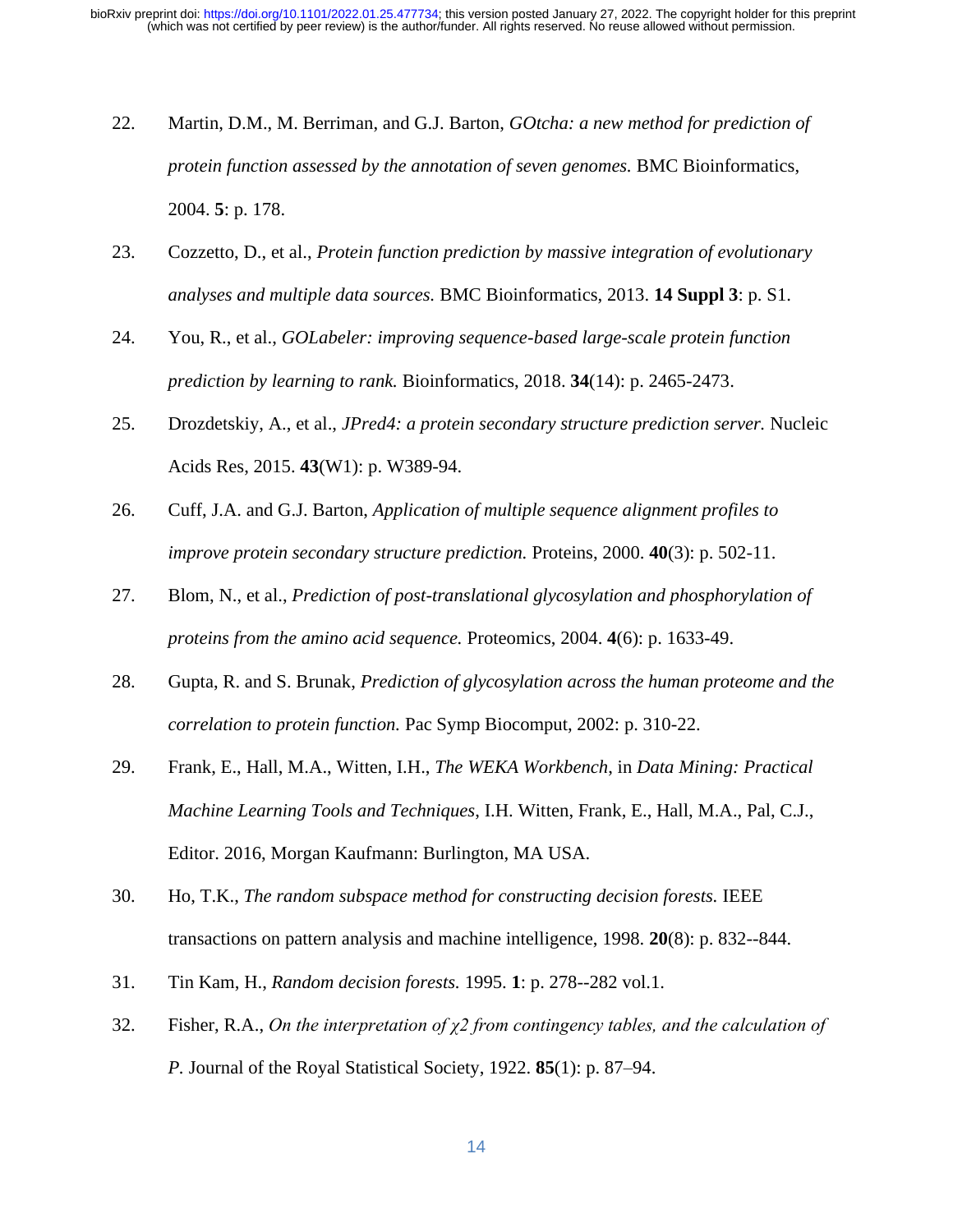- 33. Zhou, D., et al., *Identification of 22 N-glycosites on spike glycoprotein of SARS-CoV-2 and accessible surface glycopeptide motifs: Implications for vaccination and antibody therapeutics.* Glycobiology, 2021. **31**(1): p. 69-80.
- 34. Hu, B., et al., *Characteristics of SARS-CoV-2 and COVID-19.* Nat Rev Microbiol, 2021. **19**(3): p. 141-154.
- 35. Cevik, M., et al., *SARS-CoV-2, SARS-CoV, and MERS-CoV viral load dynamics, duration of viral shedding, and infectiousness: a systematic review and meta-analysis.* Lancet Microbe, 2021. **2**(1): p. e13-e22.
- 36. Xiao, S., et al., *A study of the probable transmission routes of MERS-CoV during the first hospital outbreak in the Republic of Korea.* Indoor Air, 2018. **28**(1): p. 51-63.
- 37. St-Jean, J.R., et al., *Human respiratory coronavirus OC43: genetic stability and neuroinvasion.* J Virol, 2004. **78**(16): p. 8824-34.
- 38. Wong, A.H.M., et al., *Receptor-binding loops in alphacoronavirus adaptation and evolution.* Nat Commun, 2017. **8**(1): p. 1735.
- 39. Linster, M., et al., *Clinical and Molecular Epidemiology of Human Parainfluenza Viruses 1-4 in Children from Viet Nam.* Sci Rep, 2018. **8**(1): p. 6833.
- 40. Battles, M.B. and J.S. McLellan, *Respiratory syncytial virus entry and how to block it.* Nat Rev Microbiol, 2019. **17**(4): p. 233-245.
- 41. Yi, L., et al., *Epidemiology, evolution and transmission of human metapneumovirus in Guangzhou China, 2013-2017.* Sci Rep, 2019. **9**(1): p. 14022.
- 42. Hong, J.Y., et al., *Lower respiratory tract infections due to adenovirus in hospitalized Korean children: epidemiology, clinical features, and prognosis.* Clin Infect Dis, 2001. **32**(10): p. 1423-9.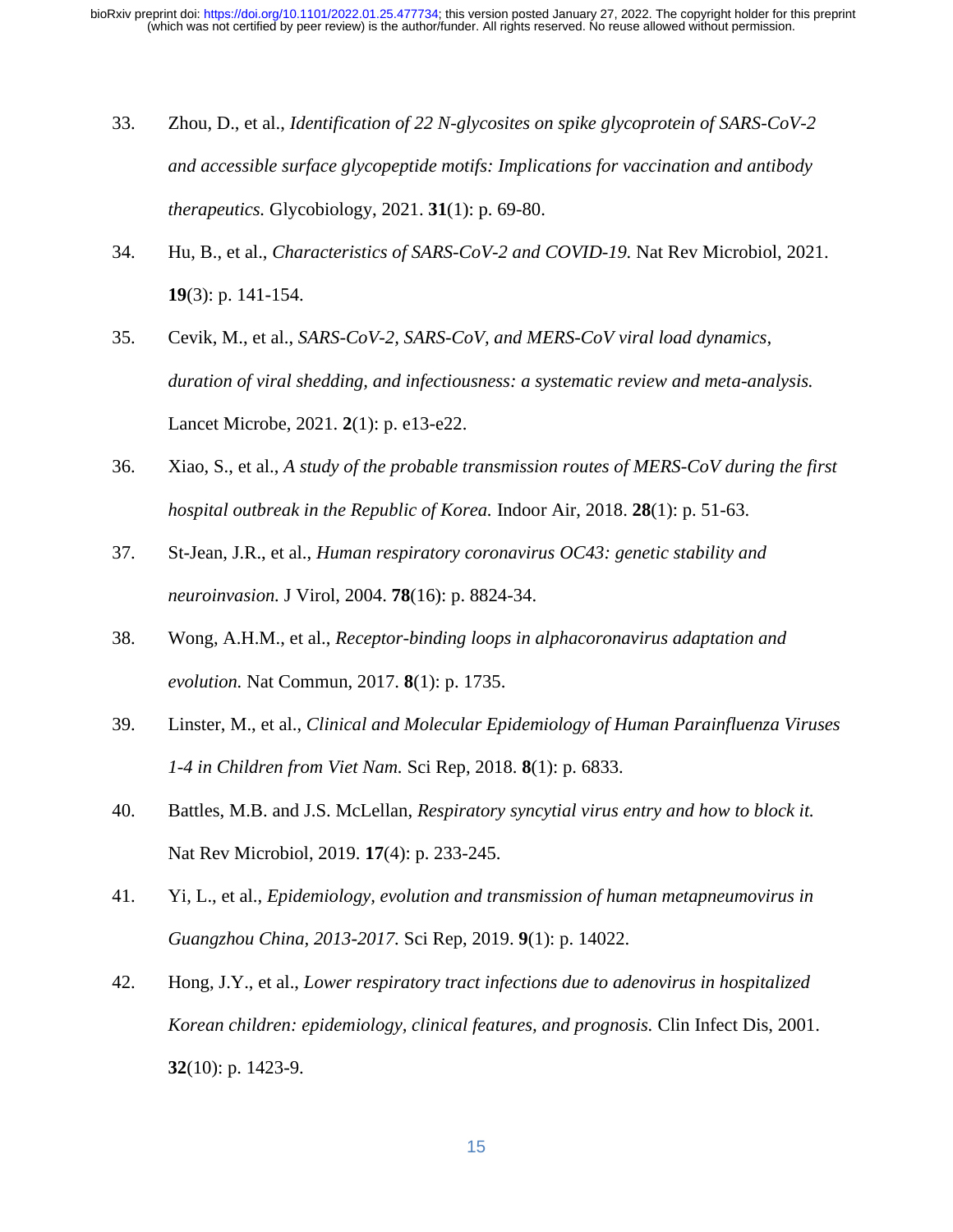- 43. Biggs, H.M., et al., *Adenovirus-Associated Influenza-Like Illness among College Students, Pennsylvania, USA.* Emerg Infect Dis, 2018. **24**(11): p. 2117-2119.
- 44. Kajon, A.E., et al., *Adenovirus Type 4 Respiratory Infections among Civilian Adults, Northeastern United States, 2011-2015(1).* Emerg Infect Dis, 2018. **24**(2): p. 201-209.
- 45. Bruckova, M., et al., *An outbreak of respiratory disease due to a type 5 adenovirus identified as genome type 5a.* Acta Virol, 1980. **24**(3): p. 161-5.
- 46. Lamson, D.M., et al., *Detection and Genetic Characterization of Adenovirus Type 14 Strain in Students with Influenza-Like Illness, New York, USA, 2014-2015.* Emerg Infect Dis, 2017. **23**(7): p. 1194-1197.
- 47. Sun, B., et al., *Emergent severe acute respiratory distress syndrome caused by adenovirus type 55 in immunocompetent adults in 2013: a prospective observational study.* Crit Care, 2014. **18**(4): p. 456.
- 48. Krammer, F., et al., *Influenza.* Nat Rev Dis Primers, 2018. **4**(1): p. 3.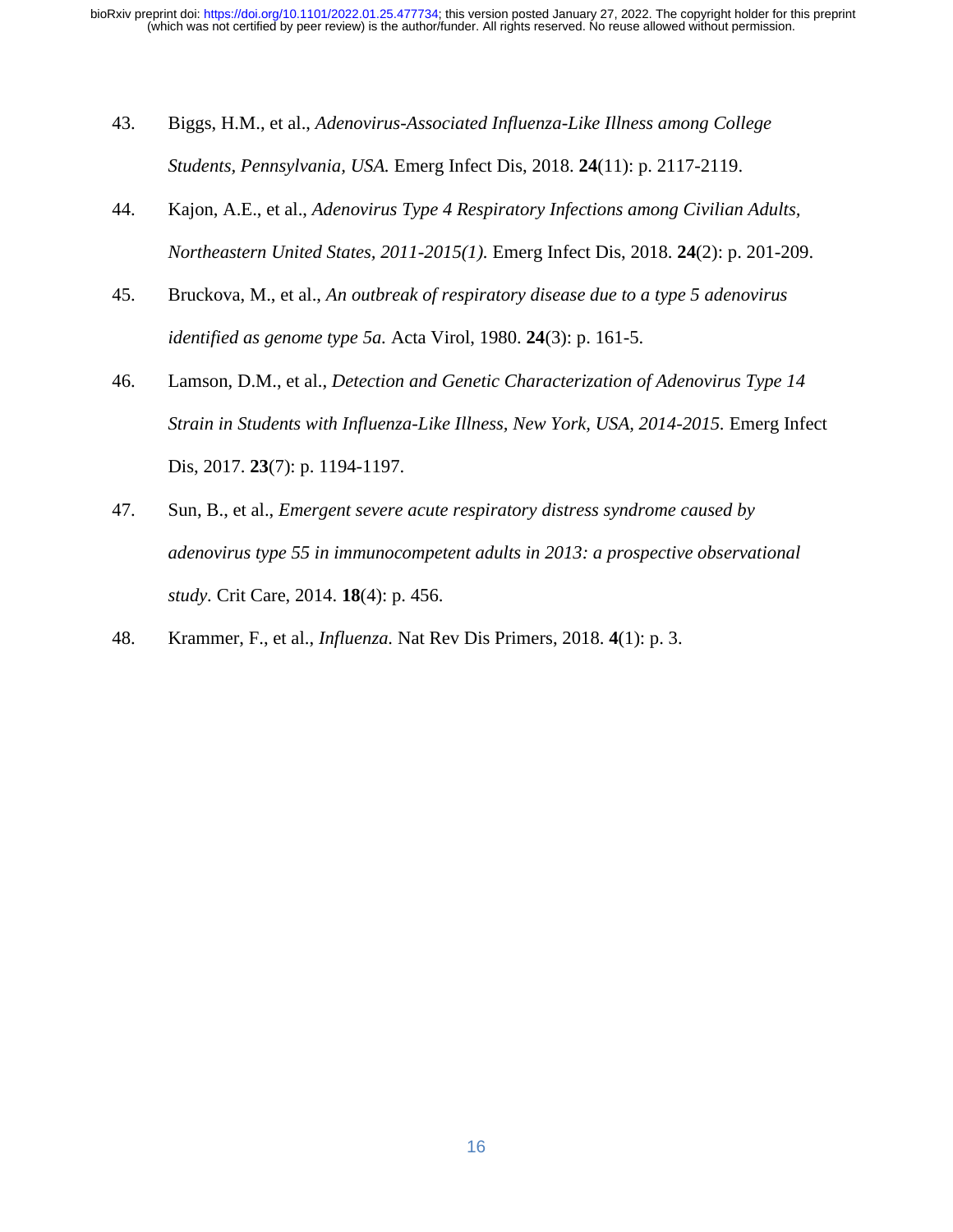| <b>Virus Family</b> | Virus <sup>a</sup>  | Strain                   | Sequence<br>Identifierb |
|---------------------|---------------------|--------------------------|-------------------------|
| Coronaviridae       | SARS-CoV-2 [34]     | Wuhan-Hu-1               | NC_045512.2             |
| Coronaviridae       | SARS-CoV-1 [35]     | Tor <sub>2</sub>         | NC_004718.3             |
| Coronaviridae       | <b>MERS</b> [36]    | HCoV-EMC/2012            | NC_019843.3             |
| Coronaviridae       | hCoV-OC43 [37]      | ATCC VR-759              | NC_006213.1             |
| Coronaviridae       | hCoV-HKU1 [38]      | HKU1                     | NC 006577.2             |
| Coronaviridae       | hCoV-NL63 [38]      | Amsterdam I              | NC_005831.2             |
| Coronaviridae       | hCoV-229E [38]      | 299E                     | NC_002645.1             |
| Paramyxoviridae     | <b>HPIV 1 [39]</b>  | Washington 1964          | NC_003461.1             |
| Paramyxoviridae     | <b>HPIV 2 [39]</b>  | VIROAF10                 | KM190939.1*             |
| Paramyxoviridae     | <b>HPIV 3 [39]</b>  | <b>GP</b>                | NC_001796.2             |
| Paramyxoviridae     | <b>HPIV 4a [39]</b> | $M-25$                   | NC 021928.1             |
| Pneumoviridae       | <b>HRSV</b> [40]    | Subgroup A               | NC 038235.1             |
| Pneumoviridae       | <b>HRSV</b>         | $CA-17$                  | LC385004.1*             |
| Pneumoviridae       | <b>HRSV</b>         | $CA-15$                  | LC385003.1*             |
| Pneumoviridae       | <b>HRSV</b>         | <b>KW-15</b>             | LC385002.1*             |
| Pneumoviridae       | <b>HMPV</b> [41]    | PER/FPP00726/2011/A      | KJ627437.1*             |
| Pneumoviridae       | <b>HMPV</b>         | Isolate 00-1             | NC_039199.1             |
| Pneumoviridae       | <b>HMPV</b>         | PER/IPE00957/2012/A      | KJ627433.1*             |
| Pneumoviridae       | <b>HMPV</b>         | Seattle/USA/SC0380/2019  | MN306028.1*             |
| Pneumoviridae       | <b>HMPV</b>         | 01/KEN/2015              | MK588634.1*             |
| Pneumoviridae       | <b>HMPV</b>         | USA/NM013/2016           | KY474543.1*             |
| Pneumoviridae       | <b>HMPV</b>         | BuenosAires/ARG/001/2016 | MG773272.1*             |
| Pneumoviridae       | <b>HMPV</b>         | AUS/183219938/2004/B     | KF530178.1*             |
| Adenoviridae        | <b>HAdV</b> [42]    | Type 2                   | J01917.1*               |
| Adenoviridae        | <b>HAdV</b> [43]    | Type 3                   | DQ086466.1*             |
| Adenoviridae        | <b>HAdV</b> [44]    | Type 4                   | KF006344.1*             |
| Adenoviridae        | <b>HAdV</b> [45]    | Type 5                   | AC_000008.1             |
| Adenoviridae        | <b>HAdV</b> [43]    | Type 7                   | AC_000018.1             |

# **Table 1. Respiratory Virus Sequences Used in Model Development**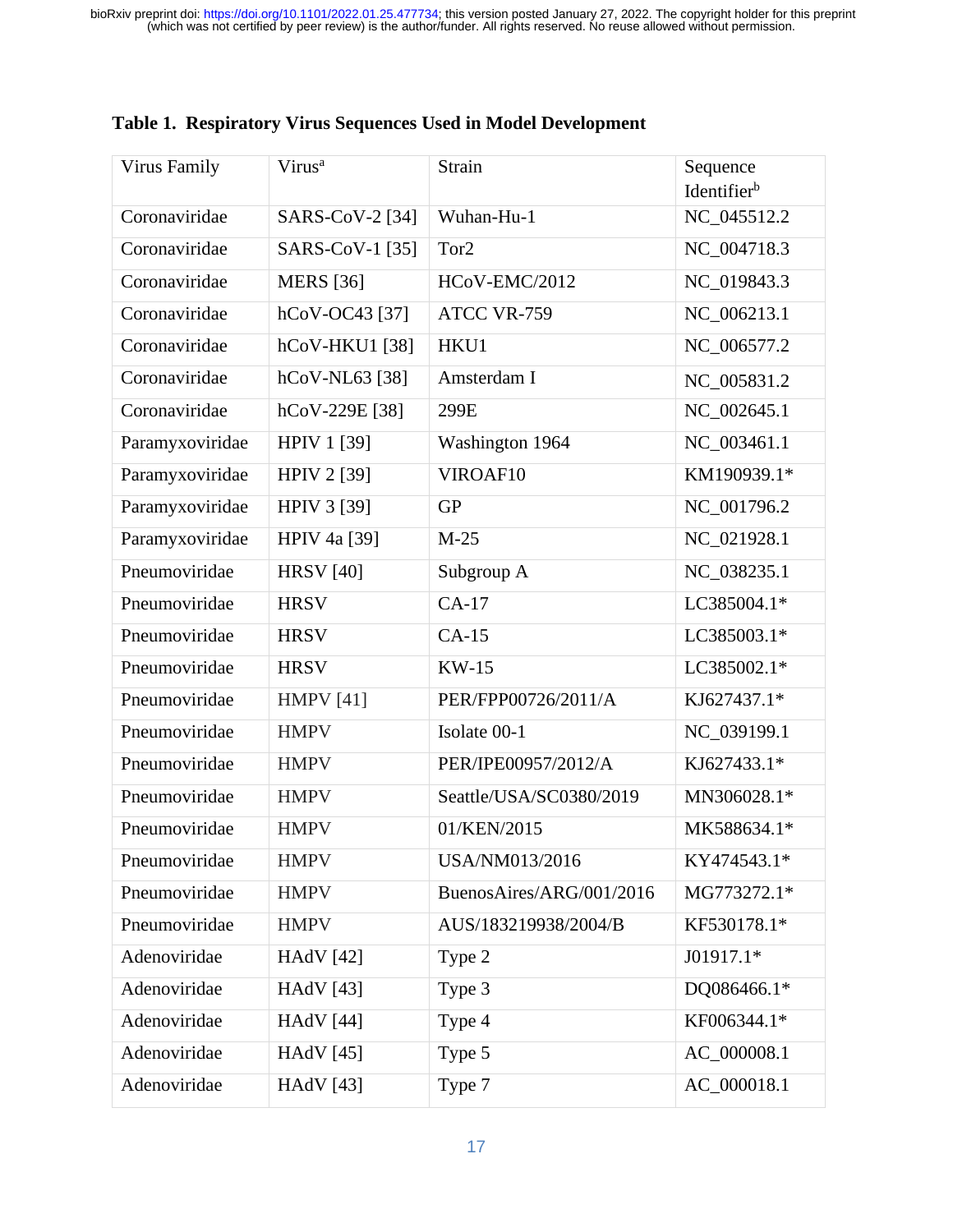| Adenoviridae     | <b>HAdV</b> [46]            | Type 14                                           | AY803294.1*                                                                                                              |
|------------------|-----------------------------|---------------------------------------------------|--------------------------------------------------------------------------------------------------------------------------|
| Adenoviridae     | <b>HAdV</b> [42]            | Type 35                                           | AC_000019.1                                                                                                              |
| Adenoviridae     | <b>HAdV</b> [47]            | Type 55                                           | MG905110.1*                                                                                                              |
| Orthomyxoviridae | Influenza Virus A<br>$[48]$ | A/chicken/Morocco/SF5/2016<br>(H9N2)              | LT598501.1*<br>LT598506.1*<br>LT598511.1*<br>LT598516.1*<br>LT598521.1*<br>LT598526.1*<br>LT598531.1*<br>LT598536.1*     |
| Orthomyxoviridae | Influenza Virus A           | A/California/07/2009 (H1N1)                       | YP_009118626.1<br>YP_009118628.1<br>CY121687.1*<br>KU933483.1*<br>CY121682.1*<br>CY121684*<br>KU933488.1*<br>CY121683.1* |
| Orthomyxoviridae | Influenza Virus A           | A/Berlin/3/1964 (H2N2)                            | ACD85187.1*<br>ACD85195.1*<br>ACD85197.1*<br>ACD85194.1*<br>ACD85190.1*<br>ACD85192.1*<br>ACD85188.1*<br>ACD85191.1*     |
| Orthomyxoviridae | Influenza Virus A           | A/Shanghai/02/2013 (H7N9)                         | NC_026425.1<br>NC_026423.1<br>NC_026422.1<br>NC_026424.1<br>NC_026429.1<br>NC_026428.1<br>NC_026427.1<br>NC_026426.1     |
| Orthomyxoviridae | Influenza Virus A           | A/ruddy turnstone/Delaware<br>Bay/262/2006 (H7N3) | ACO95657.1*<br>ACO95665.1*<br>ACO95667.1*<br>ACO95664.1*                                                                 |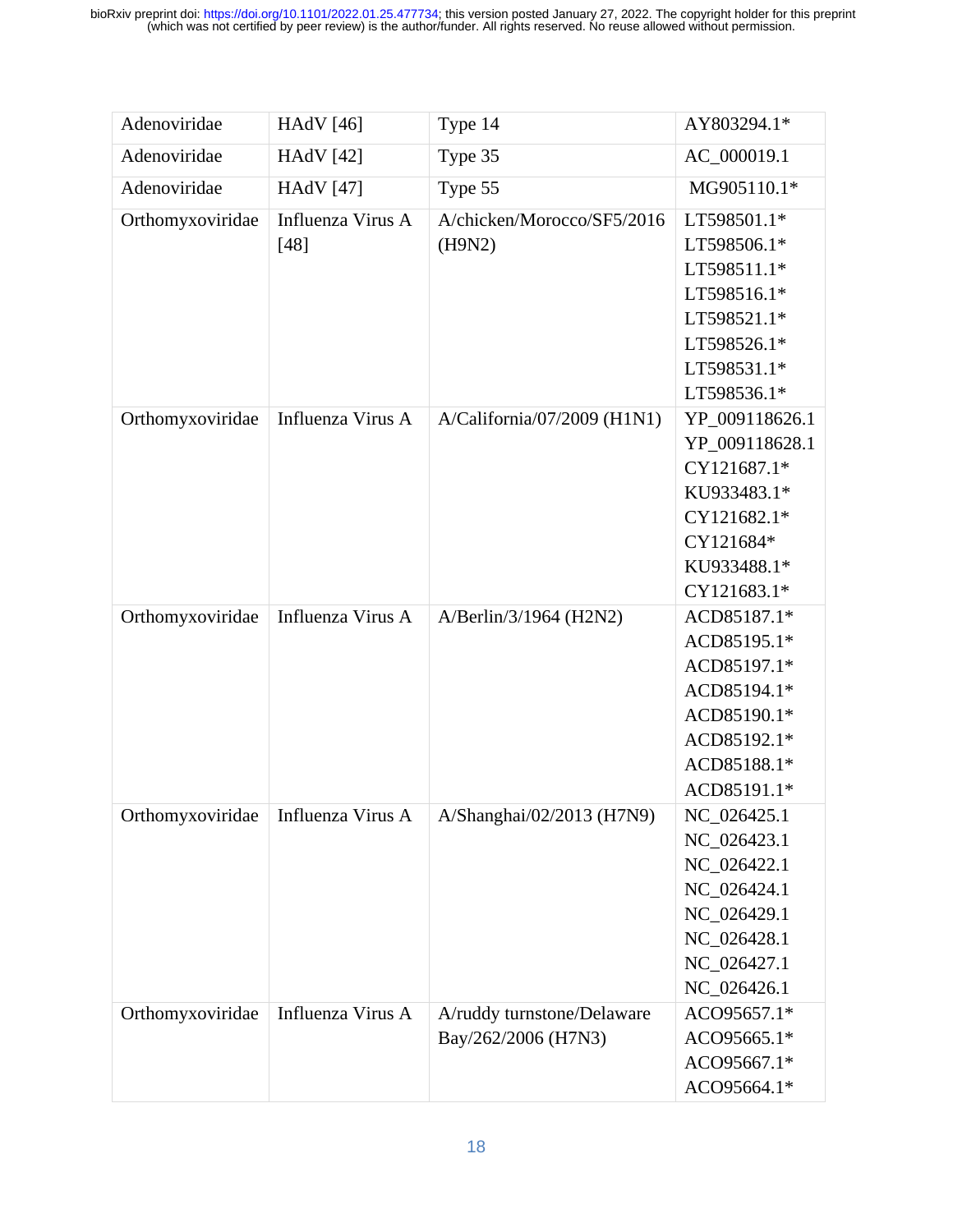|                  |                   |                               | ACO95660.1* |
|------------------|-------------------|-------------------------------|-------------|
|                  |                   |                               | ACO95662.1* |
|                  |                   |                               | ACO95658.1* |
|                  |                   |                               | ACO95661.1* |
| Orthomyxoviridae | Influenza Virus A | A/Chicken/Hong                | AF509025.1* |
|                  |                   | Kong/715.5/01 (H5N1)          | AF509178.2* |
|                  |                   |                               | AF509152.2* |
|                  |                   |                               | AF509204.2* |
|                  |                   |                               | AF509100.2* |
|                  |                   |                               | AF509075.1* |
|                  |                   |                               | AF509049.1* |
|                  |                   |                               | AF509126.2* |
| Orthomyxoviridae | Influenza Virus A | A/swine/France/IIIeetVilaine- | KC894804.1* |
|                  |                   | 0346/2011 (H1N2)              | KR701484.1* |
|                  |                   |                               | KR701483.1* |
|                  |                   |                               | KR701485.1* |
|                  |                   |                               | KC894807.1* |
|                  |                   |                               | KR701488.1* |
|                  |                   |                               | KR701487.1* |
|                  |                   |                               | KR701486.1* |
| Orthomyxoviridae | Influenza Virus A | A/swine/Texas/4199-           | AEK70342.1  |
|                  |                   | 2/1998(H3N2)                  | AAD51248.1  |
|                  |                   |                               | AEK70339.1  |
|                  |                   |                               | AEK70341.1  |
|                  |                   |                               | AEK70343.1  |
|                  |                   |                               | AEK70344.1  |
|                  |                   |                               | AEK70345.1  |
|                  |                   |                               | AEK70347.1  |

<sup>a</sup> MERS = Middle East Respiratory Syndrome, HPIV = human parainfluenza virus, HRSV = human respiratory syncytial virus,  $HMPV =$ human metapneumovirus,  $HAdV =$ human adenovirus; references indicate that the virus is responsible for respiratory disease.  $<sup>b</sup> A * indicate that the sequence is an NCBI Reference Sequence.$ </sup>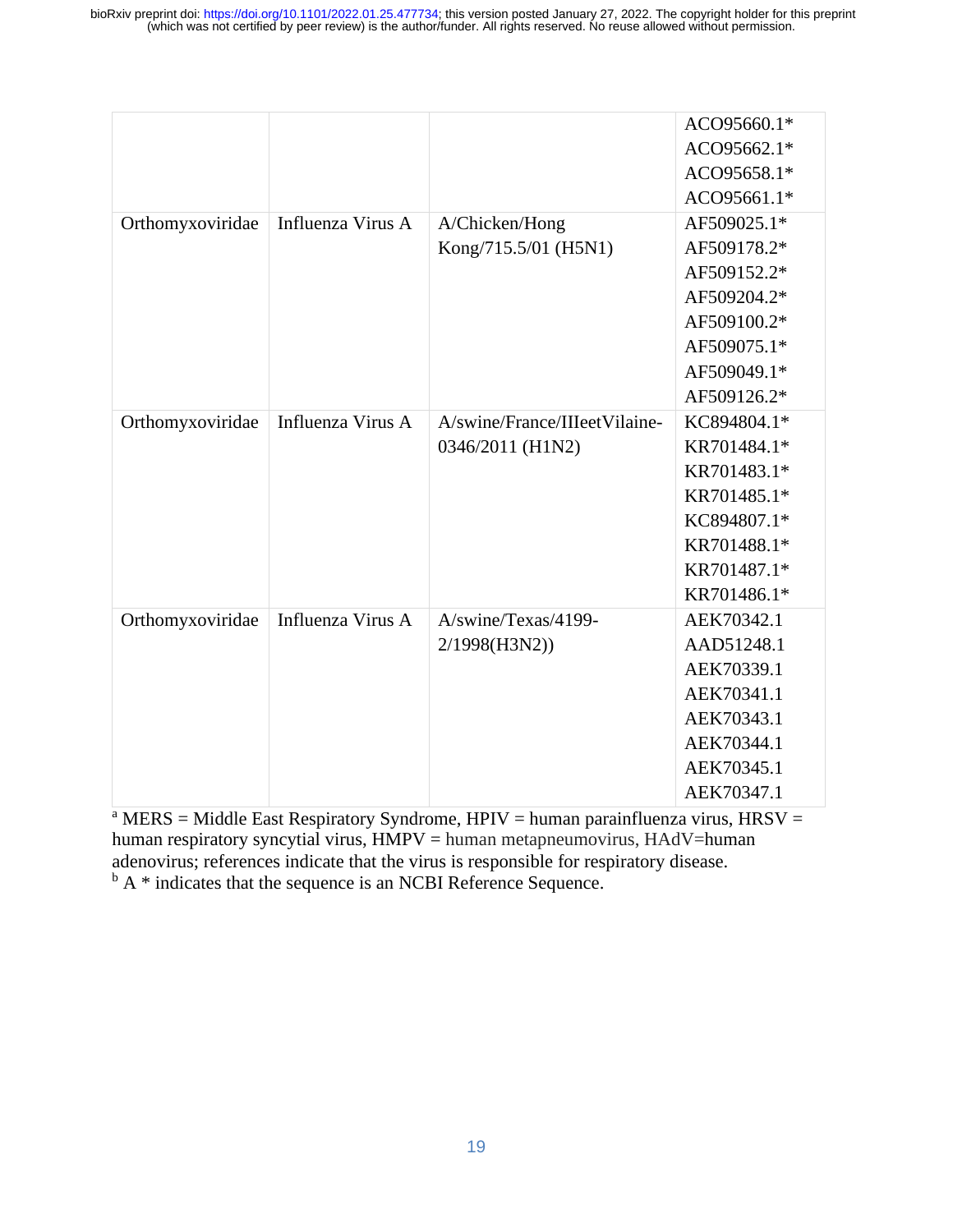| <b>Model</b> | <b>Features</b>                                                | <b>ZeroR</b><br><b>Score</b> | <b>Correctly</b><br><b>Classified</b> | Fisher's<br><b>Exact Test</b> | <b>Bootstrapping</b><br>Mean/Upper<br>CI (95%) |
|--------------|----------------------------------------------------------------|------------------------------|---------------------------------------|-------------------------------|------------------------------------------------|
| A            | % sheet, % helix,<br>%longest sheet,<br>%longest helix         | 87.66%                       | 97.78%                                | 0.0000003                     | 98.86%/98.90%                                  |
| B            | total N-sites, density,<br>% sheet, % helix,<br>%longest helix | 87.66%                       | 98.10%                                | 0.00000009                    | 98.82%/98.86%                                  |

**Table 2. ML Models Successfully Differentiate Spike from Non-Spikea, b, c**

<sup>a</sup> For 5 virus families, 39 viral sequences, 316 individual proteins

<sup>b</sup> Random forest (RF) scores calculated in Weka with 10-fold cross-validation (CV)

<sup>c</sup> 1000 resampled with replacement bootstrapping datasets as input into Weka RF tests with 10fold CV yielding 10,000 values of "% Correctly Classified";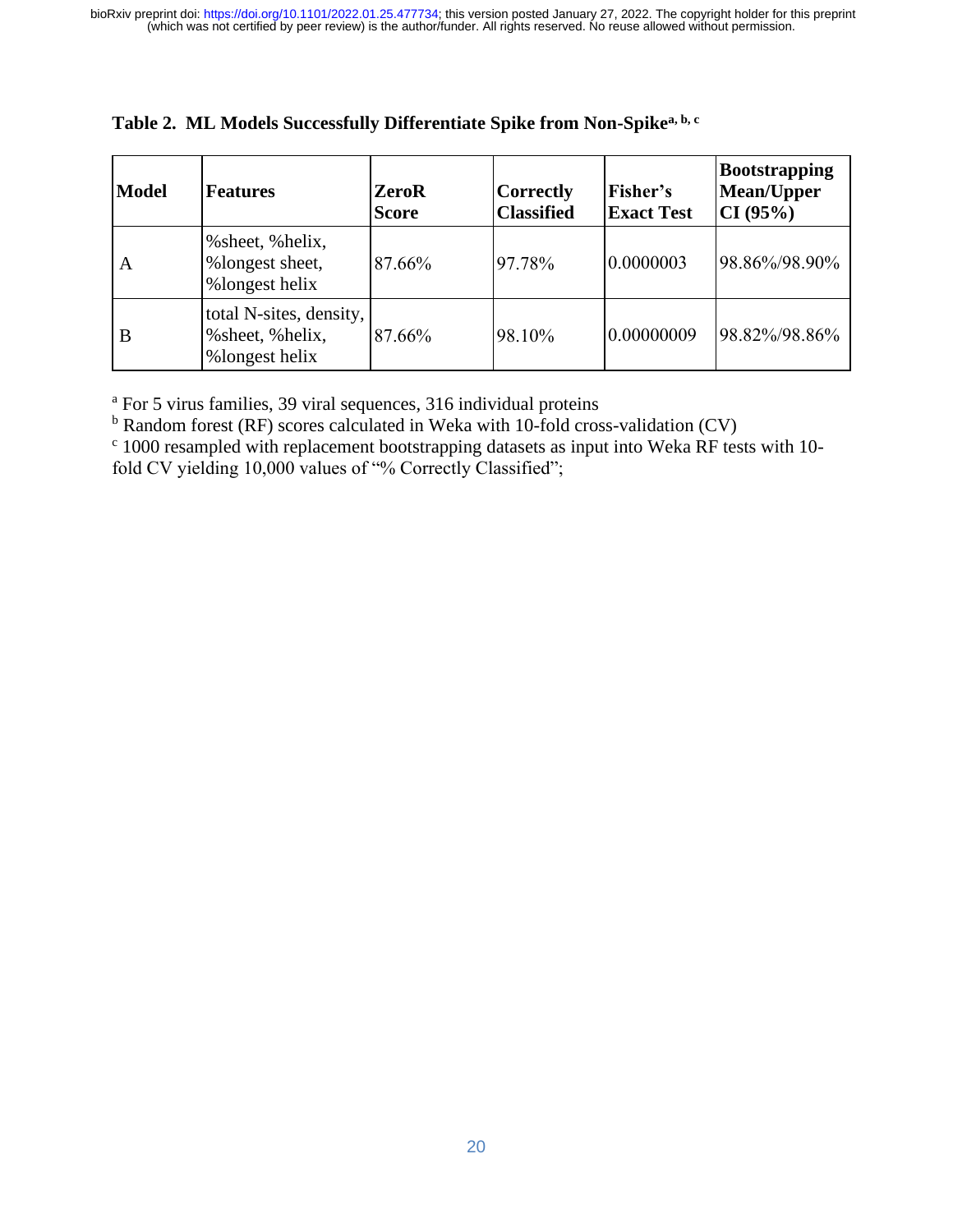| <b>Virus</b>    | <b>Features</b>                                                | <b>ZeroR</b> | <b>Correctly</b>  | Fisher's          |
|-----------------|----------------------------------------------------------------|--------------|-------------------|-------------------|
| <b>Families</b> |                                                                | <b>Score</b> | <b>Classified</b> | <b>Exact Test</b> |
| 5               | total N-sites, density,<br>% sheet, % helix,<br>%longest helix | 32.91%       | 87.97%            | < 0.0000001       |

# **Table 3. ML Also Identifies Virus Families from Sequence <sup>a</sup>**

<sup>a</sup> Family class used as the output attribute (instead of "spike vs. non-spike").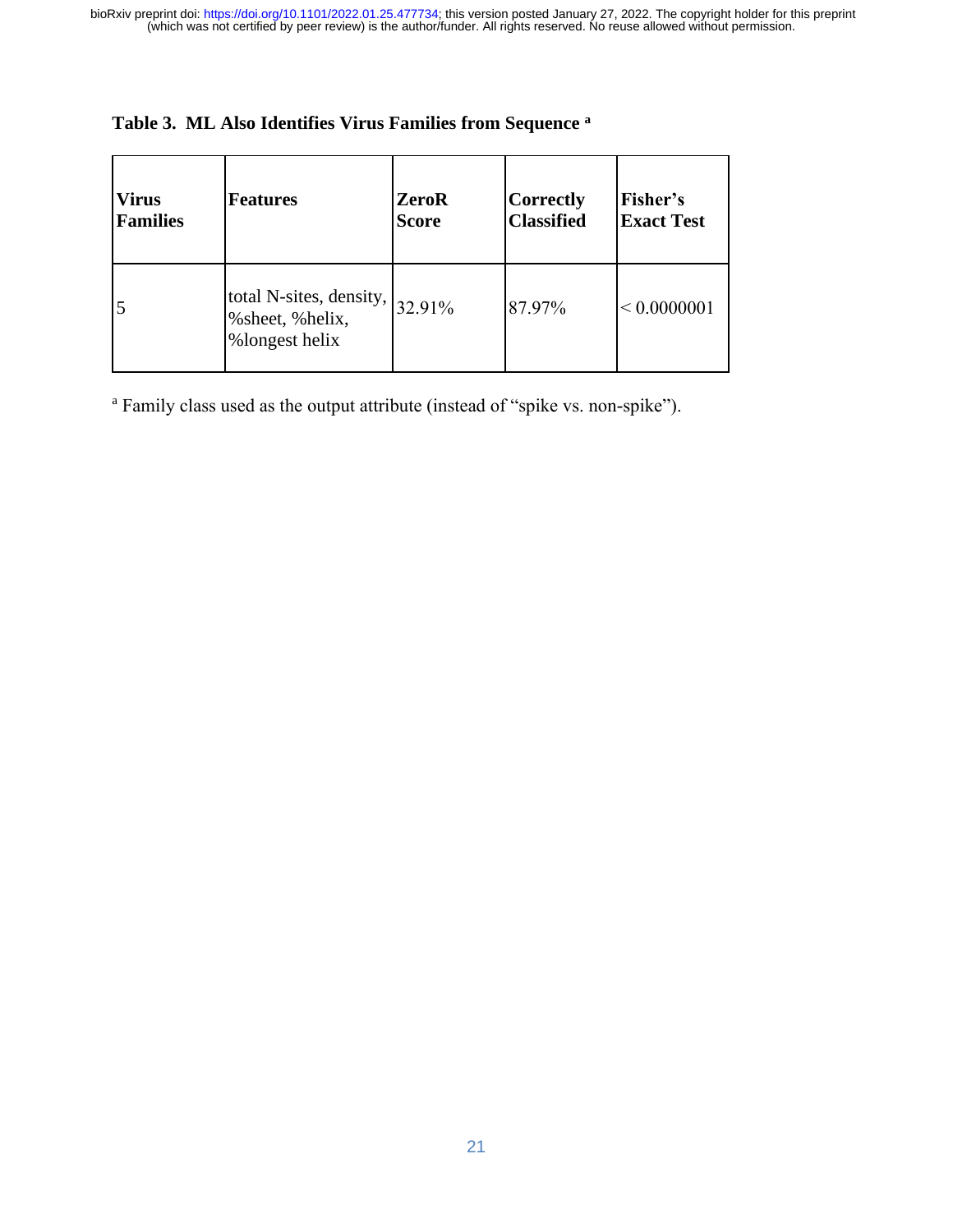## **Figure Legends**

- **FIG 1. Five families of respiratory viruses and their "spike" proteins.** In (A) the identity and representative structure of the "spike" protein (gene name given in parentheses) is shown for each of the virus families studied. PDB identifiers for structures 1-5 are also listed with the corresponding virus indicated. Shown in (B) is a schematic of the coronavirus SARS-CoV-2 structure indicating the prominence of the spike.
- **FIG 2. Overall model development workflow.** The procedure for the development of ML models to differentiate Spike from non-Spike in a sequence
- **FIG 3. Random forest inputs vs. outputs.**
- **FIG 4. Schematic of bootstrapping process for cross validation of selected models.** In this case, each of the 1000 bootstrapped datasets contains feature vectors for 316 protein sequences.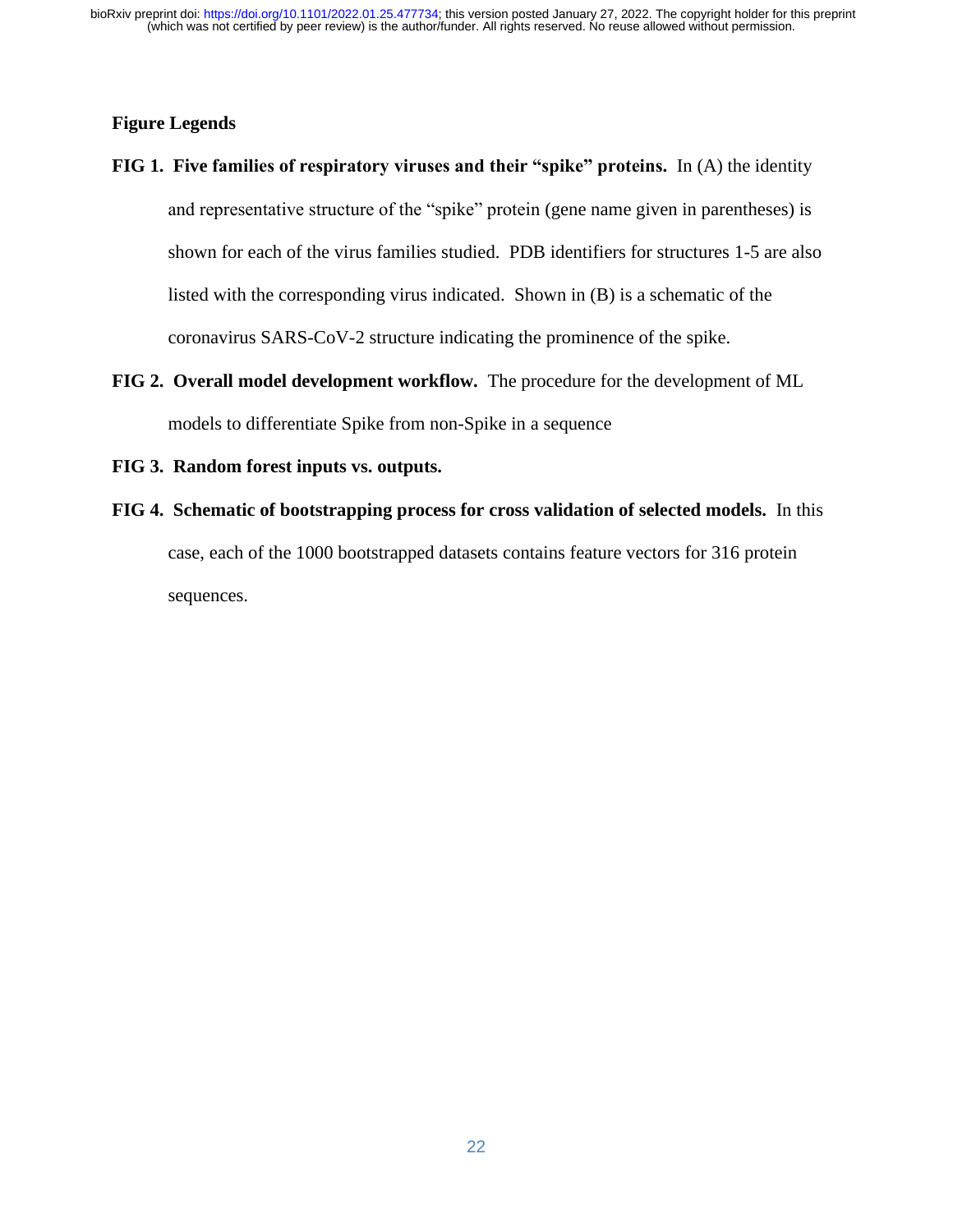|    | 1. Coronaviridae:<br>Spike Glycoprotein<br>(S2)                 | 2. Paramyxoviridae:<br>Hemagglutinin<br>Neuraminidase<br>Glycoprotein (HN)                                                                                                                           |  |
|----|-----------------------------------------------------------------|------------------------------------------------------------------------------------------------------------------------------------------------------------------------------------------------------|--|
| 3. | <b>Pneumoviridae:</b><br>Fusion<br>Glycoprotein F2<br>(F)       | Adenoviridea:<br>4.<br>Penton Protein<br>(L2)                                                                                                                                                        |  |
| 5. | Ortho-<br>myxoviridae:<br>Hemagglutinin<br>Glycoprotein<br>(HA) | PDB identifier: Organism<br>1.7KJ4: SARS-CoV-2<br>2. 1V3E: Human parainfluenza virus 3<br>3. 6OUS: Human respiratory syncytial virus A2<br>4. 3IZO: Human adenovirus 5<br>5. 2WRG: Influenza virus A |  |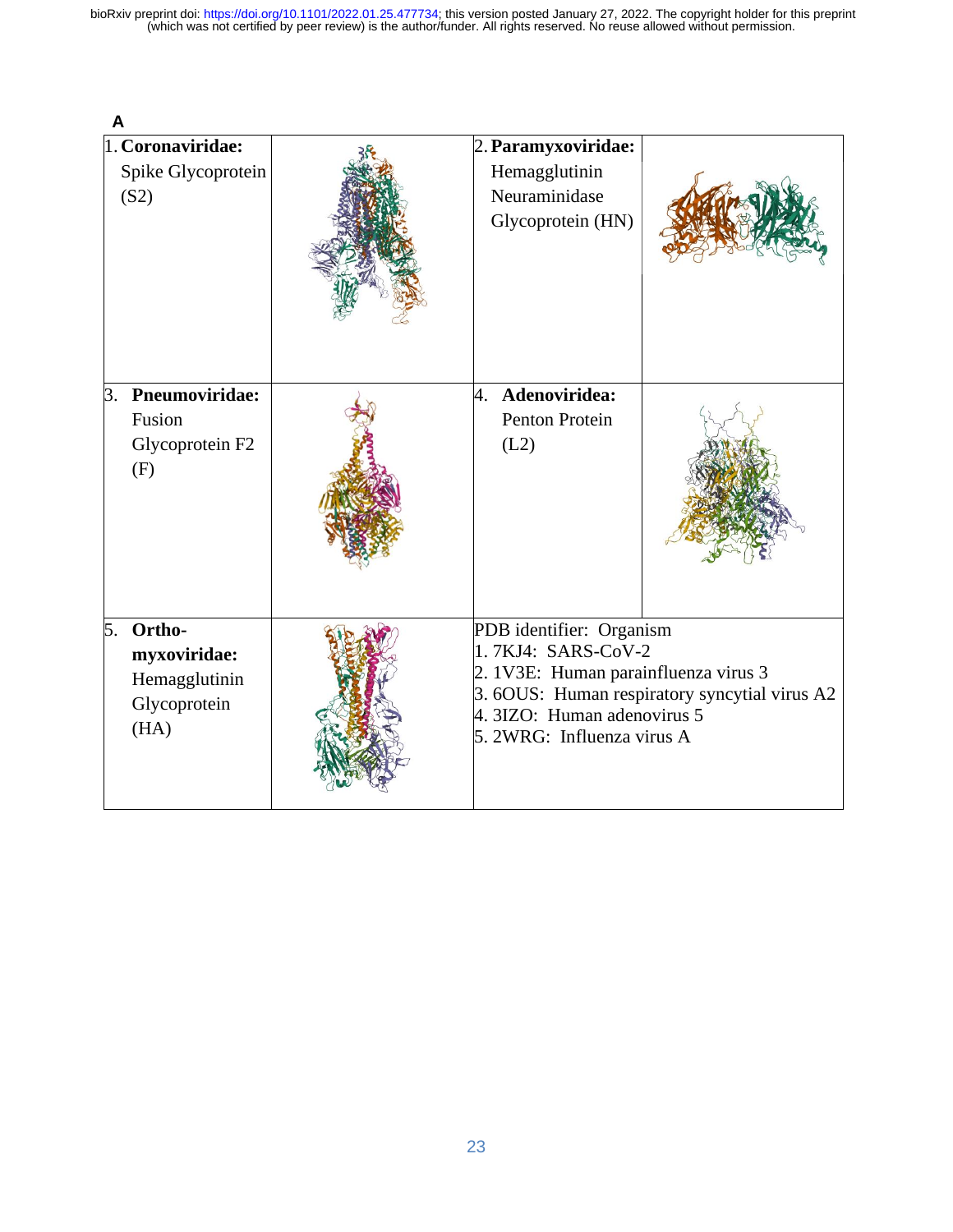

**FIG 1. Five families of respiratory viruses and their "spike" proteins.** In (A) the identity and representative structure of the "spike" protein (gene name given in parentheses) is shown for each of the virus families studied. PDB identifiers for structures 1-5 are also listed with the corresponding virus indicated. Shown in (B) is a schematic of the coronavirus SARS-CoV-2 structure indicating the prominence of the spike.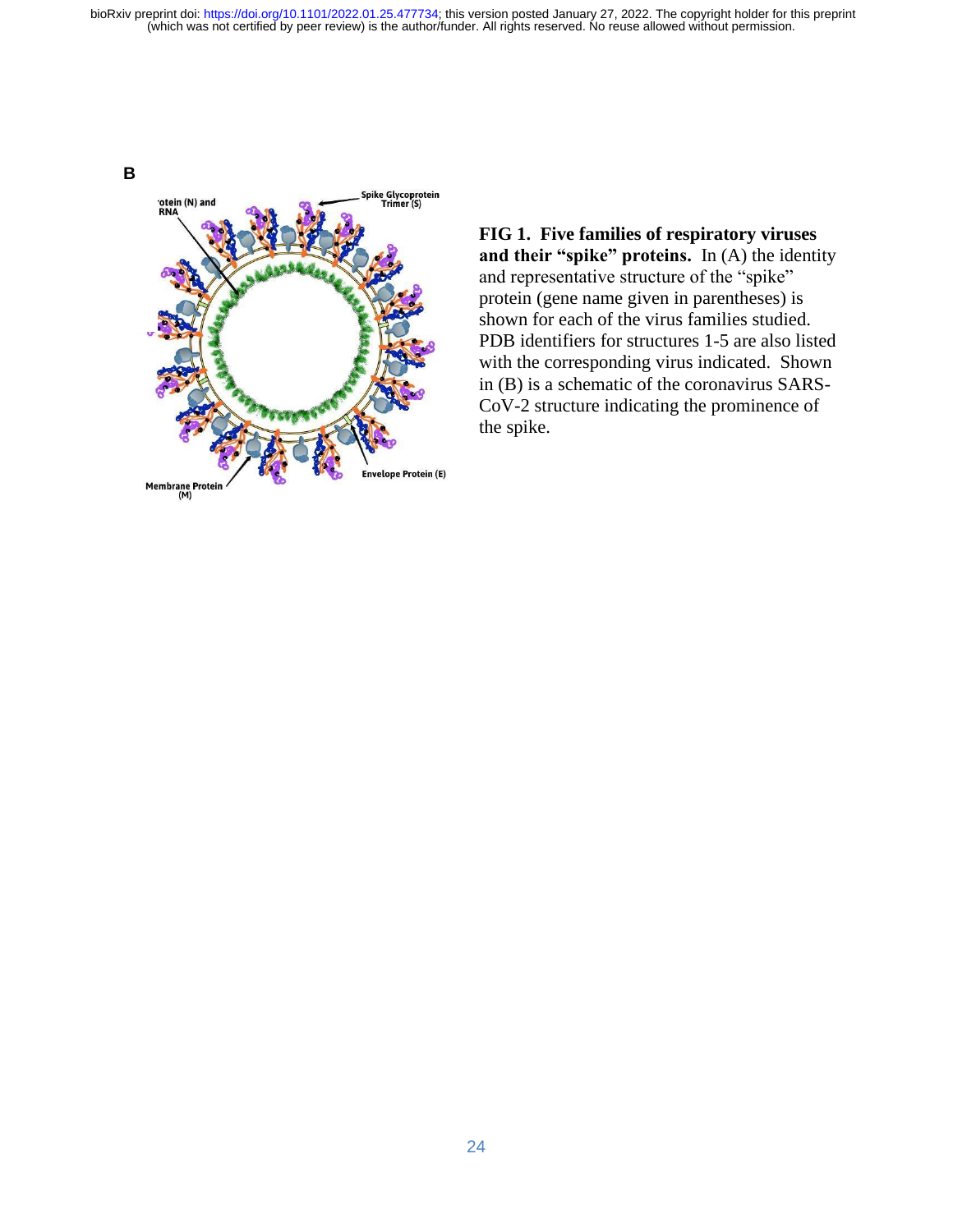

**FIG 2. Overall model development workflow.** The procedure for the development of ML models to differentiate Spike from non-Spike in a sequence.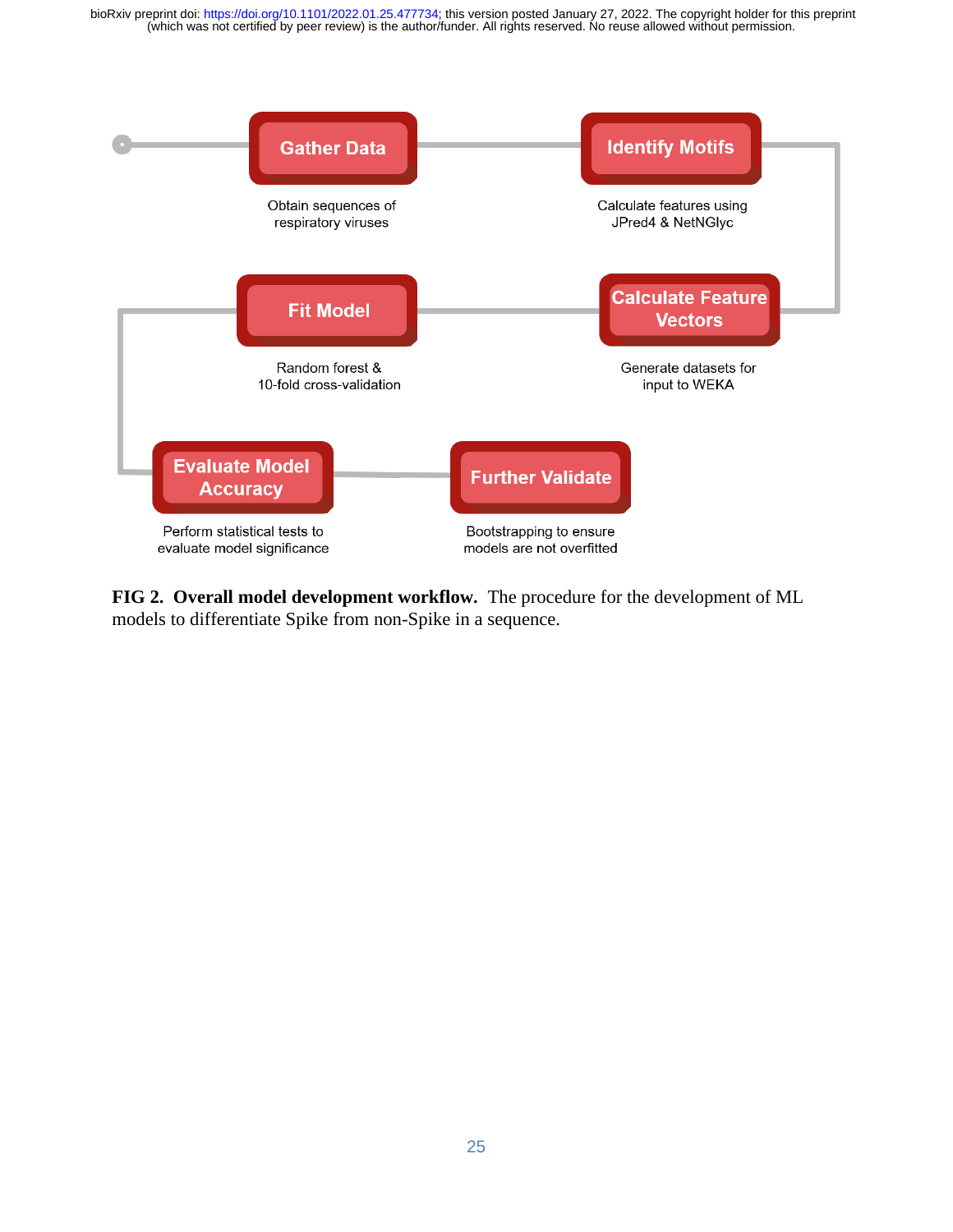

**FIG 3. Random forest inputs, cross validation, and outputs.** Data was input for 316 protein sequences.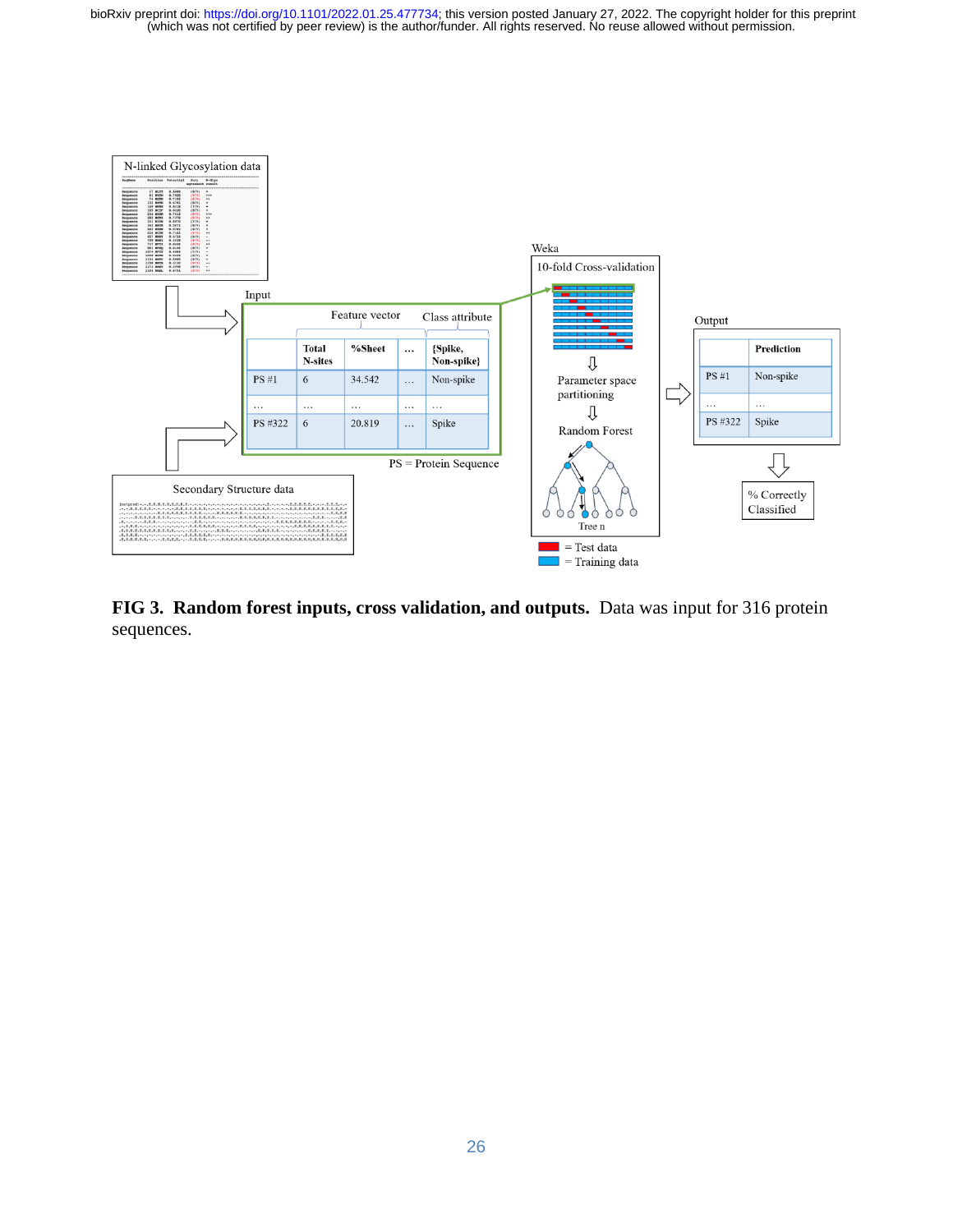

**FIG 4. Schematic of bootstrapping process for cross validation of selected models.** In this case, each of the 1000 bootstrapped datasets contains feature vectors for 316 protein sequences.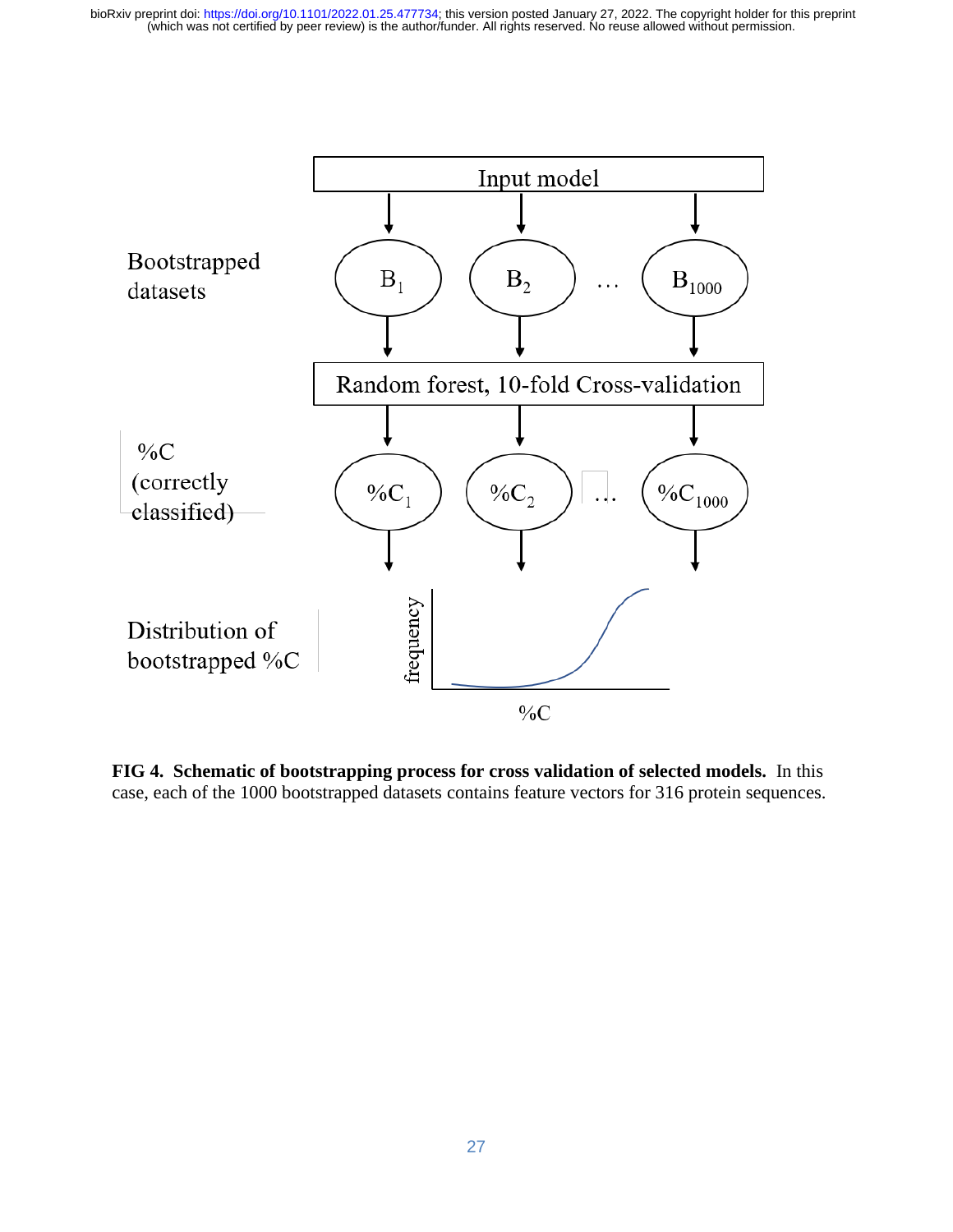# **Supplemental Material Figure Legends**

# **FIG S1: Calculation of secondary structure elements.** A flowchart showing the process for

calculating the secondary structure elements with Jpred4.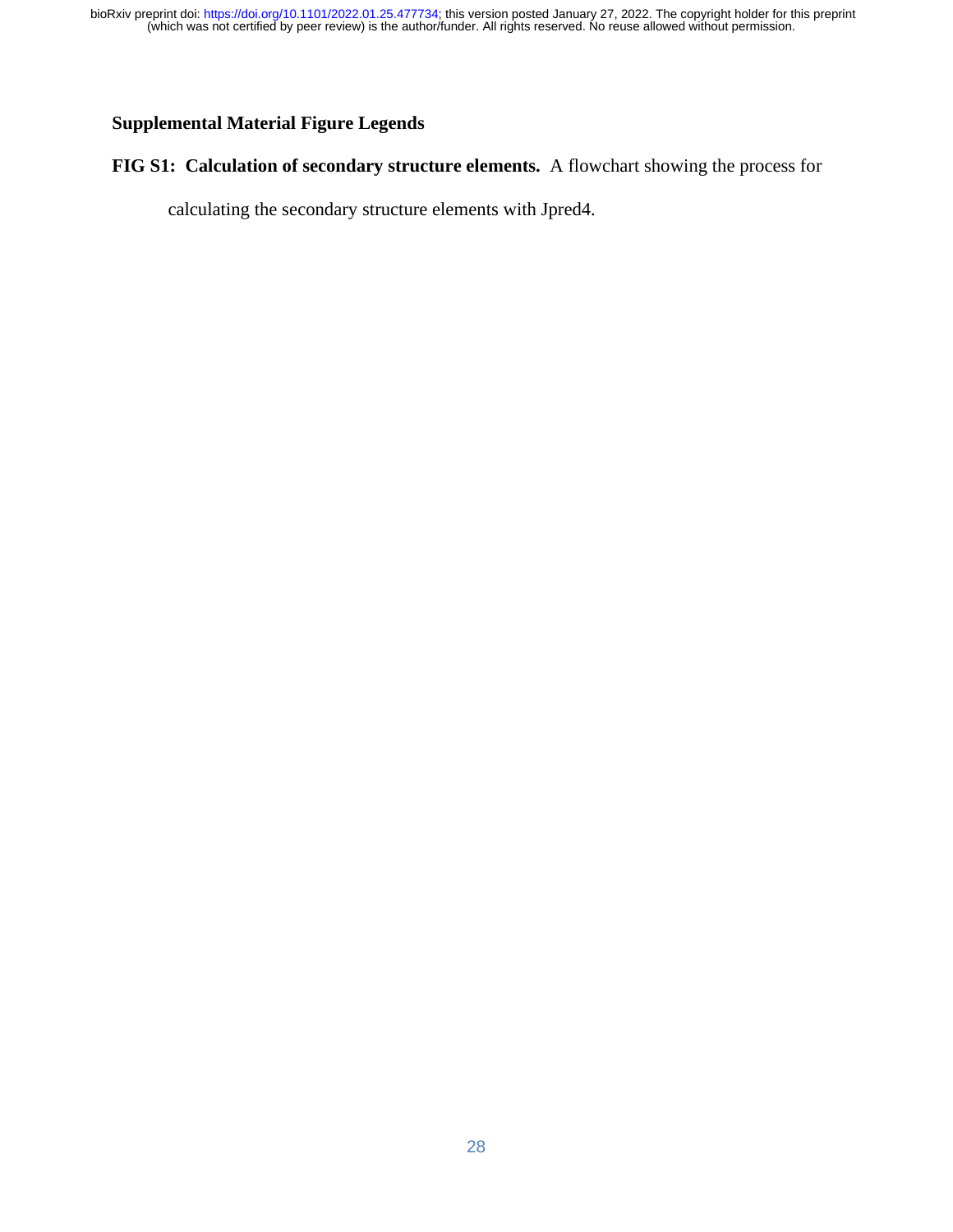| Model #        | <b>Viral Family</b>                                     | <b>Features</b>                                                                      | <b>ZeroR Score Correctly</b> |                   | <b>Fisher's</b>   |
|----------------|---------------------------------------------------------|--------------------------------------------------------------------------------------|------------------------------|-------------------|-------------------|
|                |                                                         |                                                                                      |                              | <b>Classified</b> | <b>Exact Test</b> |
| 1, C.1         | Coronaviridae                                           | total N-sites, density, %N, %M, %S                                                   | 86.793%                      | 100.000%          | 0.006             |
| $\overline{2}$ | Coronaviridae                                           | total N-sites, density, %M, %S                                                       | 86.793%                      | 100.000%          | 0.006             |
| $\overline{3}$ | Coronaviridae                                           | total N-sites, density                                                               | 86.793%                      | 100.000%          | 0.006             |
| 4, D.1         | Coronaviridae                                           | total N-sites, density, %M, %S, %sheet,<br>% helix, % longest sheet, % longest helix | 86.793%                      | 100.000%          | 0.006             |
| 5, B.1         | Coronaviridae                                           | total N-sites, density, % sheet, % helix,<br>%longest helix                          | 86.793%                      | 100.000%          | 0.006             |
| 6, A.1         | Coronaviridae                                           | % sheet, % helix, % longest sheet, % longest<br>helix                                | 86.793%                      | 96.226%           | 0.065             |
| 7, A.1         | Paramyxoviridae                                         | % sheet, % helix, % longest sheet, % longest<br>helix                                | 87.097%                      | 100.000%          | 0.056             |
| 8, A.1         | Pneumoviridae                                           | % sheet, % helix, % longest sheet, % longest<br>helix                                | 88.462%                      | 98.077%           | 0.004             |
| 9, A.1         | Adenorividae                                            | % sheet, % helix, % longest sheet, % longest<br>helix                                | 87.500%                      | 98.438%           | 0.015             |
| 10, A.1        | Orthomyxoviridae                                        | % sheet, % helix, % longest sheet, % longest<br>helix                                | 87.500%                      | 96.875            | 0.039             |
| 11, <b>B.1</b> | Paramyxoviridae                                         | total N-sites, density, % sheet, % helix,<br>%longest helix                          | 87.097%                      | 93.548%           | 0.238             |
| 12, <b>B.1</b> | Pneumoviridae                                           | total N-sites, density, % sheet, % helix,<br>%longest helix                          | 86.462%                      | 98.077%           | 0.004             |
| 13, <b>B.1</b> | Adenorividae                                            | total N-sites, density, % sheet, % helix,<br>%longest helix                          | 87.500%                      | 98.438%           | 0.015             |
| 14, <b>B.1</b> | Orthomyxoviridae                                        | total N-sites, density, % sheet, % helix,<br>%longest helix                          | 87.500%                      | 96.875%           | 0.039             |
| 15, C          | Coronaviridae +<br>Paramyxoviridae +<br>Pneumoviridae + | total N-sites, density, %N, %M, %S                                                   | 87.658%                      | 92.721%           | 0.011             |

**Table S1. All ML Models Examined**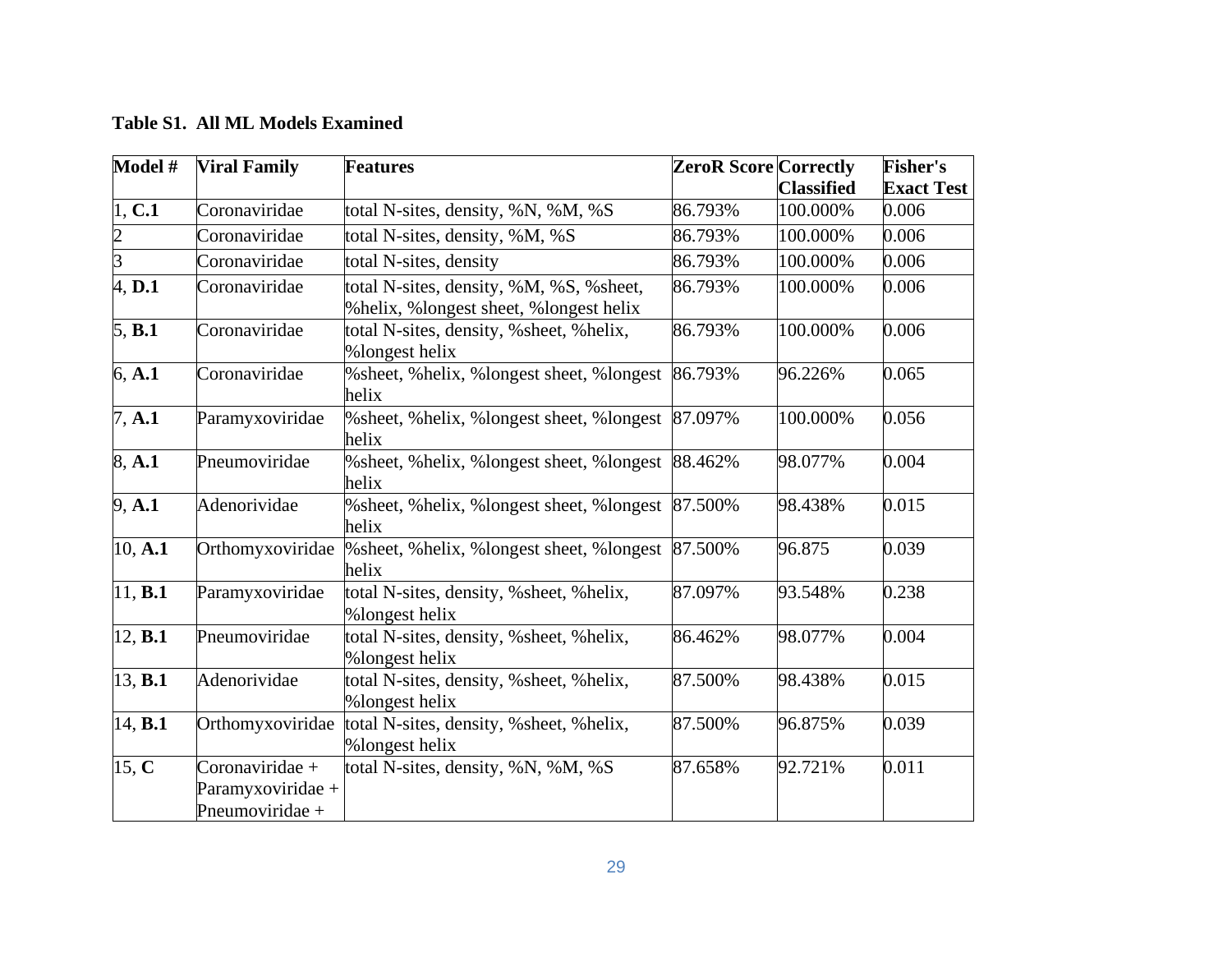|       | Adenorividae +                       |                                                              |         |         |         |
|-------|--------------------------------------|--------------------------------------------------------------|---------|---------|---------|
|       | Orthomyxoviridae                     |                                                              |         |         |         |
| 16, D | Coronaviridae +                      | total N-sites, density, %M, %S, % sheet,                     | 87.658% | 98.101% | < 0.001 |
|       |                                      | Paramyxoviridae + $\%$ helix, %longest sheet, %longest helix |         |         |         |
|       | Pneumoviridae +                      |                                                              |         |         |         |
|       | Adenorividae +                       |                                                              |         |         |         |
|       | Orthomyxoviridae                     |                                                              |         |         |         |
| 17, A | Coronaviridae +                      | % sheet, % helix, % longest sheet, % longest                 | 87.658% | 97.785% | <0.001  |
|       | $Paramyxoviridae + helix$            |                                                              |         |         |         |
|       | Pneumoviridae +                      |                                                              |         |         |         |
|       | Adenorividae +                       |                                                              |         |         |         |
|       | Orthomyxoviridae                     |                                                              |         |         |         |
| 18, B | Coronaviridae +                      | total N-sites, density, % sheet, % helix,                    | 87.658% | 98.101% | < 0.001 |
|       | Paramyxoviridae + $\%$ longest helix |                                                              |         |         |         |
|       | Pneumoviridae +                      |                                                              |         |         |         |
|       | Adenorividae +                       |                                                              |         |         |         |
|       | Orthomyxoviridae                     |                                                              |         |         |         |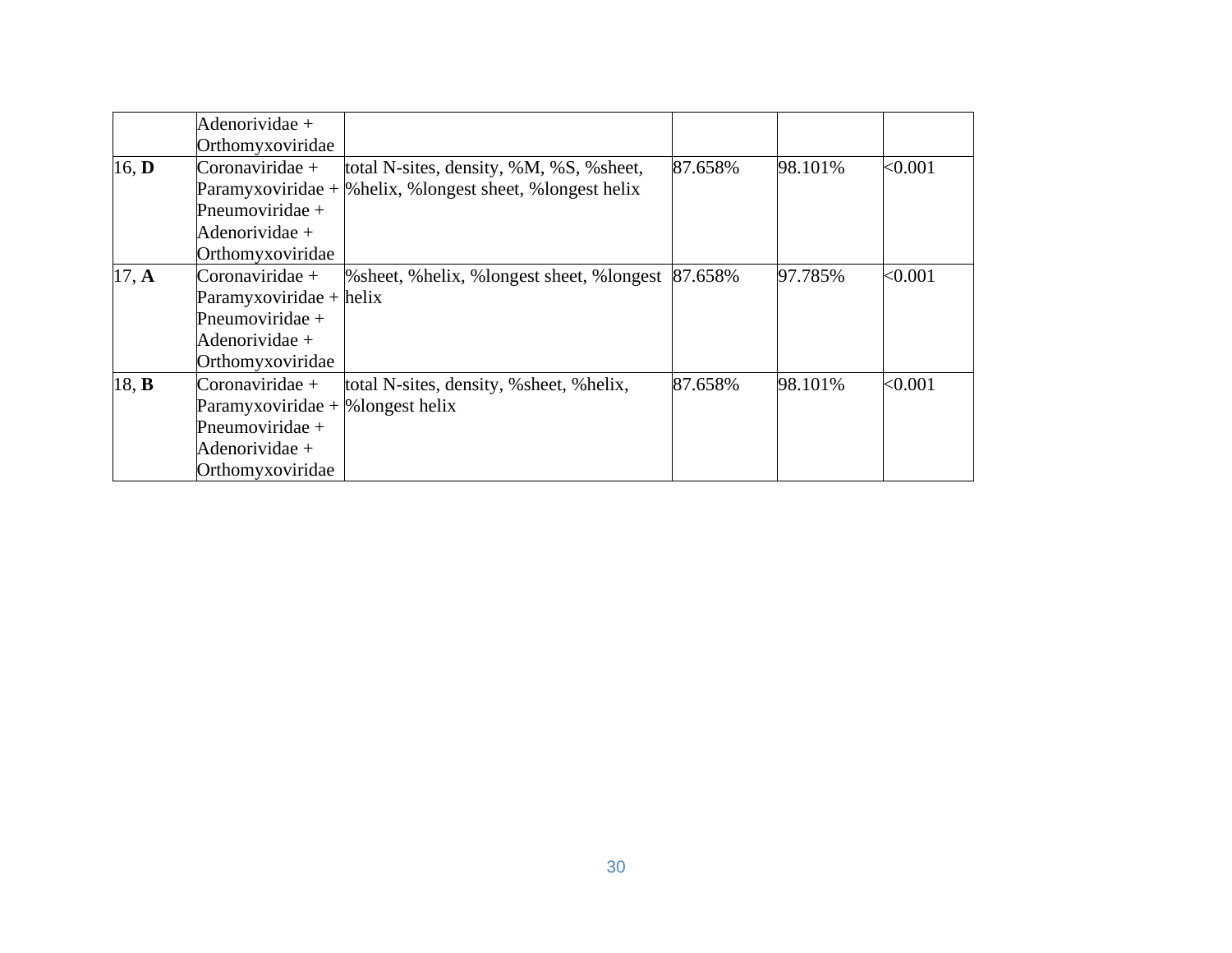**Table S2. ML Models Successfully Differentiate Spike from Non-Spike a, b, c for a 50-50 balanced bootstrapping dataset <sup>d</sup>**

| Model*    | <b>Features</b>                                                | <b>Bootstrapping</b><br><b>Mean/Upper CI</b><br>(95%) |
|-----------|----------------------------------------------------------------|-------------------------------------------------------|
| $A-50-50$ | % sheet, % helix,<br>%longest sheet,<br>%longest helix         | 98.89% / 98.92%                                       |
| $B-50-50$ | total N-sites, density,<br>% sheet, % helix,<br>%longest helix | 99.68%/99.84%                                         |

<sup>a</sup> For 5 virus families, 39 viral sequences, 316 individual proteins

 $b$  Random forest (RF) scores calculated in Weka with 10-fold cross-validation (CV)

<sup>c</sup> 1000 resampled with replacement bootstrapping datasets as input into Weka RF tests with 10-fold CV yielding 10,000 values of "% Correctly Classified"

<sup>d</sup> Each model has 158 spike and 158 non-spike proteins, randomly sampled with replacement